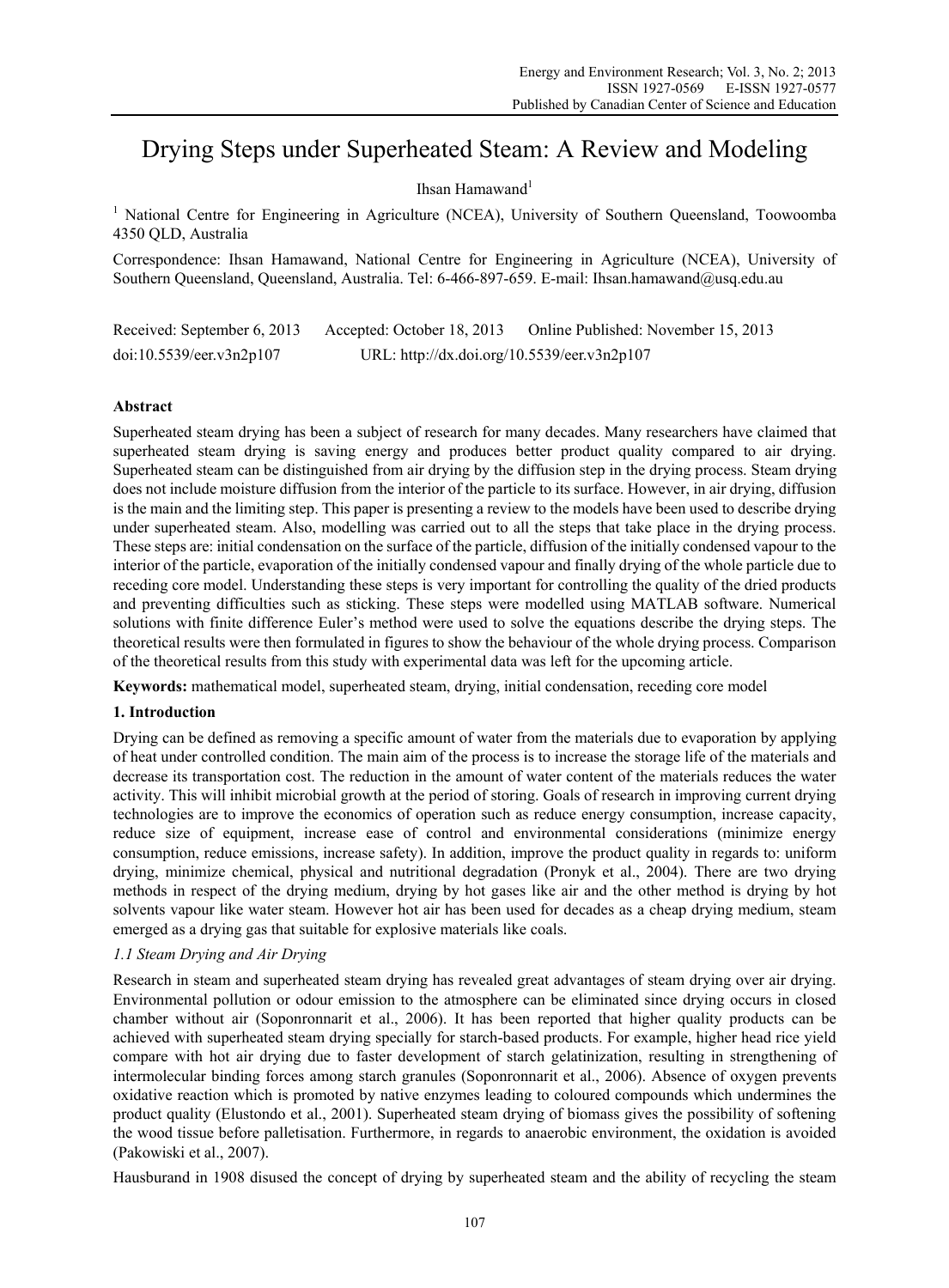through the process (Beeby, 1984). The recirculating drying of super heated steam and eliminating air through the dryer are energy saving, the only energy leaving the system is the extra vapour that have been evaporated from the materials under drying. Super heated steams are suitable for combustible solids such as coals where it reduces risk of explosion and fire hazards. Also, inert gases may be used for start up and shut down the system to avoid combustion or fire in the case of drying combustible solids. The control on the quality of the product is easier by monitoring the steam temperature, because the drying rates and final moisture content are function of the drying medium temperature. Dust collection in superheated steam drying is much simpler by passing the excess vapour through condensers (Trommelen & Crosby, 1969). Deventer and Heijmans (2001) gave some examples in regards to steam drying benefits and restrictions of superheated steam drying. Pronyk et al. (2004) illustrated that the use of superheated steam as a drying medium for non-temperature sensitive products has many potential benefits to the consumer and the industry. Use of superheated steam can lead to energy savings as high as 50–80% over use of hot air or flue gases. These savings can be achieved due to higher heat transfer coefficients and the increased drying rates in the constant and falling periods if the steam temperature is above the inversion temperature. The drying at the constant rate period is longer in superheated steam drying, thus providing high drying rates for longer periods of time. Some valuable volatile organic compounds generated from the drying material can be recovered and separated by a condenser (Tang & Cenkowski, 2003; Wimmerstedt & Hager, 1996). Some applications involving steam drying are: drying of fuels and biofuels with high moisture contents prior to combustion in a boiler, Cattle feed exemplified by sugar beet pulp, lumber, paper pulp, paper and sludge (Wimmerstedt & Hager, 1996).

Superheated steam cannot be used for temperature sensitive materials as it is operated at high temperature, while operation under vacuum to reduce boiling point will add more complexity to the process and equipments costs. To reduce the temperature of a drop of water from 100  $^{\circ}$ C to 86  $^{\circ}$ C, this would require operating either at 0.6 atm or with 40% air present (Trommelen & Crosby, 1969). Also better and higher insulation are required for the drying surfaces to avoid condensation. It has been recommended that before using steam for drying, hot air should be used for worming up the system until the temperature in the drying compartment reaches the desired temperature (Soponronnarit et al., 2006). Berghel and Renstrom (2002) built a drying system following the requirement of industry. Tests with sawdust carried out in a fluidized bed and willow wood chips were done in a fixed bed. They showed that even with very small steam leaks, there is a significant decline in the energy efficiency of the dryer. Also, the material input and output to/from the dryer are very difficult to seal. However there are some limitations for using superheated steam as a drying medium, proof of principles for steam drying of paper and textile have been accomplished (Deventer & Heijmans, 2001).

# *1.2 Drying Models*

There are two different mechanisms presented in literature in regards to modelling drying under superheated steam. The first is receding core model where evaporation occurs only at a drying front, the front moves from the surface of the particle to the core as drying progresses. And the second is the thin-layer model which assumes that the loss of moisture is at an exponential rate due to internal water diffusion to the grain surface at which the vaporization occurs. These two mechanisms are describing only the falling rate period. Most of researchers assumed, for the constant rate period, a simple polynomial equation that takes in consideration two factors: temperature and flow rate of the drying medium.

# 1.2.1 Receding Core Model

A number of studies used the receding core model to simulate drying under superheated steam. The model presented by Chen et al. (2000) which is a modification for the model presented by Agarwal et al. (1986), assumes the removal of moisture from a porous particle is due to formation of dry-wet interface and the recession of this interface with time. Although, it takes in consideration the initial condensation phenomena, this model did not count for the increase in the moisture content of the particle during the heating period. Also, it did not count for the constant rate period as well. In another study by Looi et al. (2001), they used the receding core model studied by both Shibata et al. (1988) and Khan et al. (1991). The model assumes that evaporation occurs only at a drying front, the front moves from the surface of the particle to the core as drying progresses. Shibata et al. (1988) studied the drying mechanism of sintered spheres of coarse glass beads at atmospheric pressure and superheated steam as drying medium. They found that the drying mechanism is controlled by surface evaporation at the constant rate period where evaporation takes place only on the surface of the particles. And, it is controlled by the receding front mechanism, where the evaporation takes place in the inner surface of the particle, at the falling rate period. The study emphasised on the estimation of the critical moisture content in superheated steam compared to hot air drying. The study also found that during drying in superheated steam, evaporation takes place not only on the surface of the particles during the constant rate period but also in the thin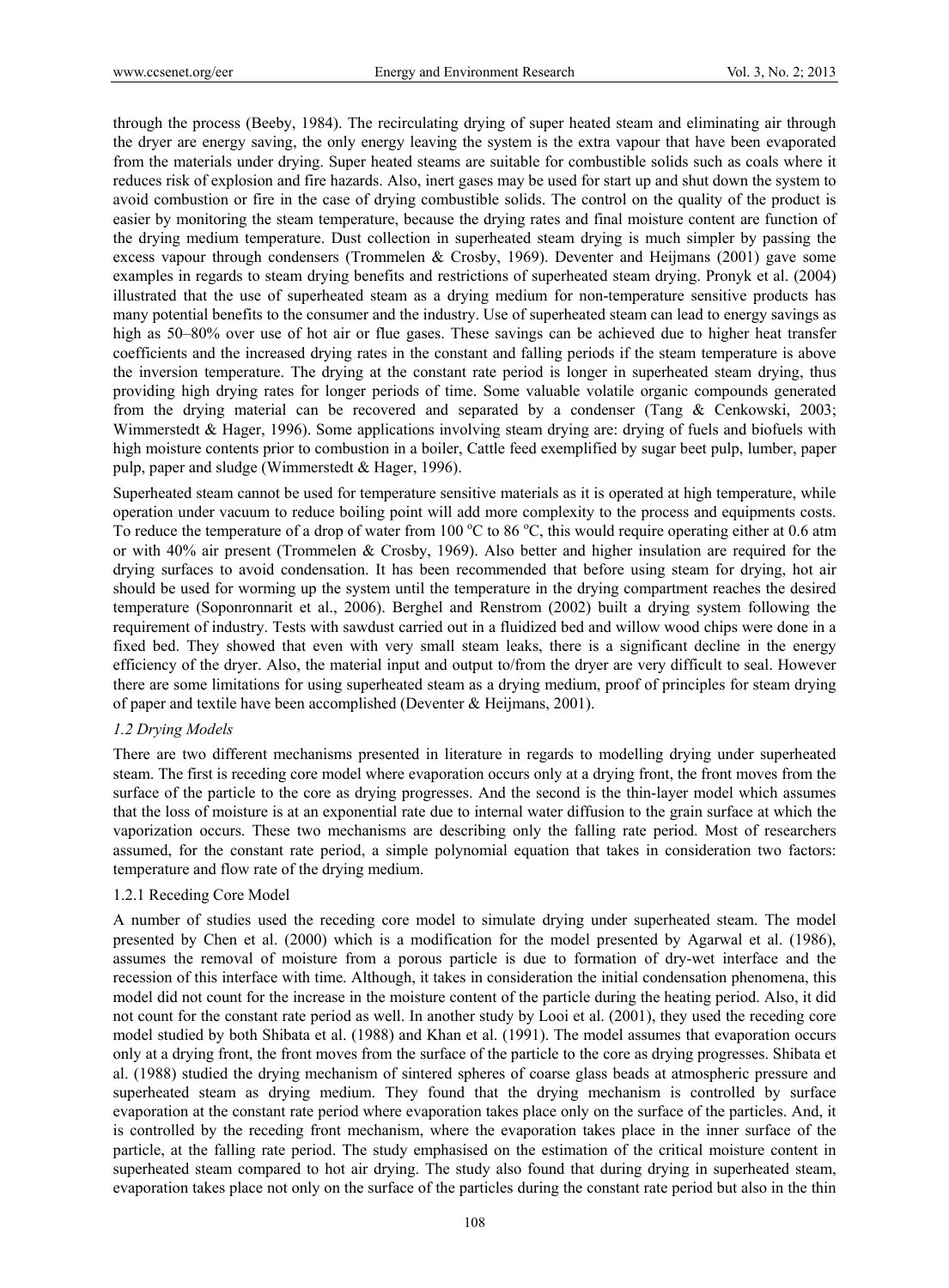layer below the surface. Khan et al. (1991) studied both single porous particle and a backed bed drying under superheated steam. The single particle model was incorporated into an overall model for drying in a backed bed. Interface receding theory was used to model the evaporation from the single particle. Hager et al. (1997 and 2000) developed a model for superheated steam of a single porous spherical ceramic material. In their research, different mechanisms were used to present superheated steam drying. Mass transfer due to capillary forces is assumed to be dominating initially then this mechanism replaced by pressure-driven gaseous flow as the internal pressure increase. These two mechanisms assumed to follow Darcy's law. The porous material was assumed to have cylindrical pores, and tortuosity factor was the only adjustable parameter. This model not only ignores the initial condensation and the increase in the moisture content during the heating period but it is also very complicated in practice. Elustondo et al. (2001 and 2002) described the drying process by dividing it to four period; (1) short initial unsteady warming-up period, (2) constant rate period where evaporation takes place at the external surface of the sample due to external heat transfer, (3) the falling rate period starts when diffusion is not fast enough to compensate the evaporated water from the surface, in this situation a dry layer starts to grow increasing the resistance to heat conduction and making the rate to full, (4) finally when the free water is totally removed and the final water content approach the hygroscopic equilibrium value, the temperature of the sample will start to rise. Those models discussed above did not present the all steps of the drying process under steam because they did not count for the initial condensation neither for the change in moisture content during the heating period. These two neglected phenomena are very important in any drying systems. Soponronnarit et al. (2006) used a model that count for the initial condensation and the increase in the moisture content of the materials. The model was formulated for drying in a backed bed rather than single particle. This model did not use the receding core model.

#### 1.2.2 Thin-Layer Model

Another number of studies carried out by Prachayawarakorn et al. (2002), Babalis et al. (2006), Soponronnarit et al. (2006), Chemkhi and Zagrouba (2005), Suvarnakuta et al. (2007), Tarasov and Basargin (1975) and Pronyk et al. (2004) have used Fick's unsteady state equation to describe the drying rate of spherical geometry. The effective diffusion coefficient was estimated from the experiments to show the difference between the drying in superheated steam and hot air. Crank in 1975 presented an analytical solution of the Fick's equation for various geometries. This model was formulated to describe the drying in hot air rather than steam.

#### *1.3 Study Aim*

The aim of this study is to combine all the three major steps that take place during drying under superheated steam. First step is initial condensation which happens at the early stage of drying. This then leads to the second step which is diffusion of the condensed water to the interior of the particle. This step is responsible of increasing the particle's initial moisture content. The last step starts when the particle reaches the saturation temperature. This step includes; evaporation of the initially condensed water and then evaporation of the materials' free water content at a constant rate. At the constant rate period evaporation only takes place at the surface or the first layer of the material. The evaporated moisture from the surface will be replaced by migration from interior. Finally falling rate period begins, at this step heat conduction through the particle is assumed the limiting step. In this article, these steps were modelled separately using finite difference method and MATLAB software. As there is no study presents all these steps in a single article, for this reason this article was emerged.

# **2. Mathematical Modelling**

Mathematical models should enable good process design and minimize costs while keeping quality constraints. A common modelling approach is to assume that one transfer mechanism is a rate controlling among the three mechanisms that control drying under superheated steam. These three mechanisms are: firstly, external heat transfer which is function of the heat transfer rate by convection and radiation from the drying medium to the surface of the material; secondly, internal heat transfer which is function of the heat transfer by conduction through the particle, and finally, internal mass transfer which is function of the permeability of the particle. Mathematical models that show the changes in temperature and moisture content as function of time for a single porous spherical particle were developed for drying under superheated steam. The following are the steps:

# *2.1 Initial Condensation, Heating Period*

The initial condensation of vapour on the surface of particles at the beginning of the contact between the cold solid feed and the steam may lead these particles to stick to the hot surfaces of the dryer. It has been shown by Hamawand (2011) that liquid bridge which connects the particles to the surface of the dryer at the beginning may go through glass transition phase after a period. This is due to the high temperature of the superheated steam. Iyota et al. (2001) focused in their model on phenomena which occur during the initial stage of drying,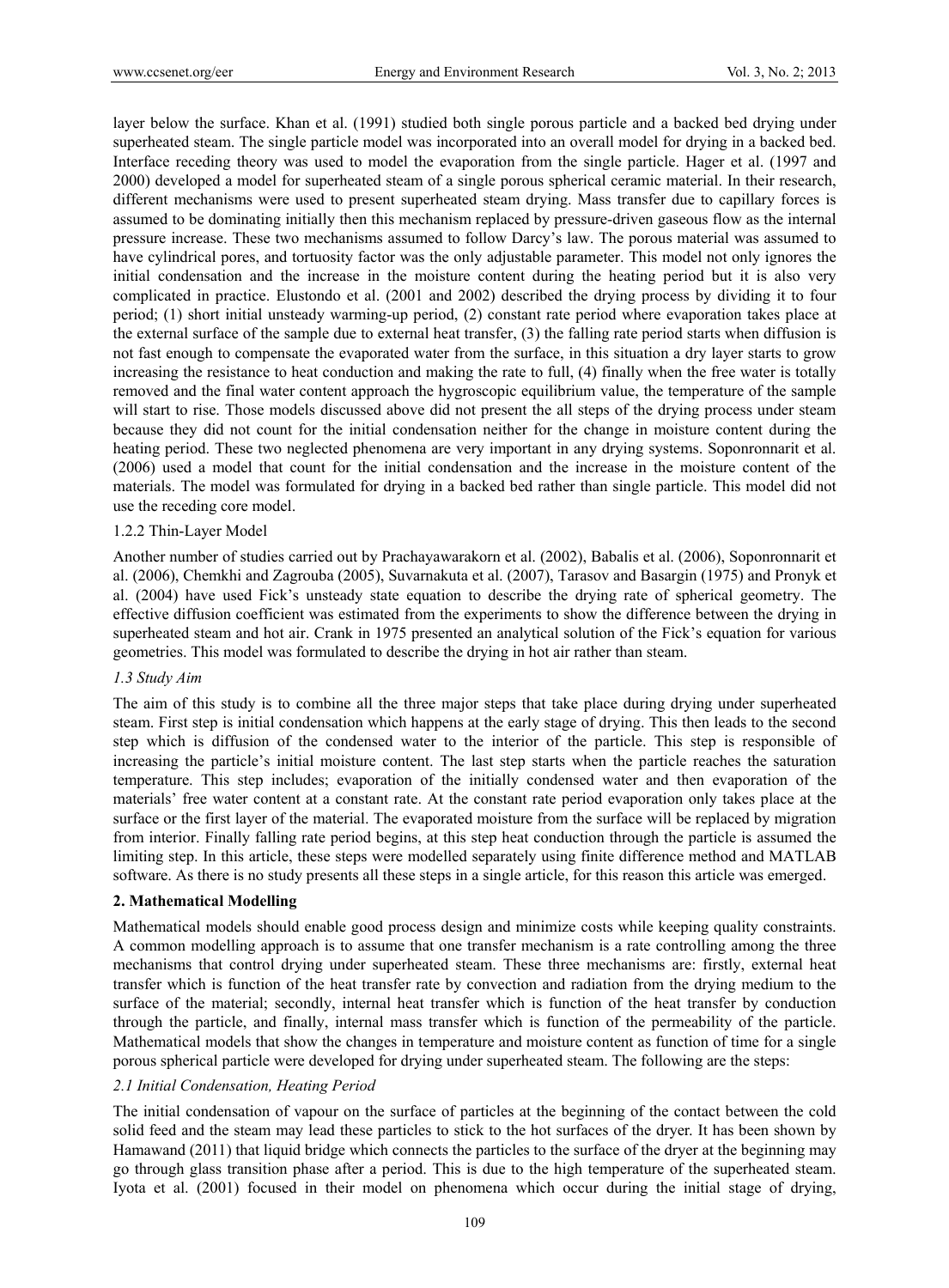condensation of superheated steam on the material's surface. This phenomenon greatly influences the material quality after drying. It is also responsible for quickly heating even the interior of the material. Furthermore, it increases the moisture content of the region slightly inward from the surface. They also showed that drying under superheated steam is independent of moisture diffusion coefficient (mass transfer) and is more dominants by heat transfer (conduction). Kozanoglu et al. (2006) did not register initial condensation as a result of additional heat supplied by the resistance installed on the wall of the dryer. They showed that there was a decrease in the amount of condensation in the initial period of the process by increasing the dryer's wall temperature. In case of reduced operating pressure, a given operating temperature correspond to a higher degree of superheating:

$$
\left[\Delta T = T_o - T_{sat}\right]
$$

This will participate in achieving a process without initial condensation. The decrease in the operating pressure produces slightly higher final moisture content. The impact of the vacuum conditions is decrease the saturation temperature and as a result it increases the degree of superheating.

Initially as a particle with a low temperature get in to contact with the drying medium, super heated steam (SHS) in this case, this naturally lead to steam condensation on its surface and increase in the particle moisture content. This period is called heating period where the condensation continues and the particle's temperature increases until it reaches the boiling point of the solvent. Assumptions were made that the whole particle is covered by a layer of condensed water distributed uniformly over the surface of the particle. Also assumed, there is no temperature gradient through the particle during the heating period. The temperature of the particle in this period represents the whole particle. After the temperature of the particle reaches the boiling point of the solvent, which is in case of water 100 °C, this is true under atmospheric operating pressure. Condensation will stop and evaporation will take over while diffusion of the moisture through the particle continues during the entire period of both initial condensation and evaporation.

The instantaneous location of the thin layer of the condensed water is referred to as  $r$ , note  $r \geq R$ , where R is the particle radius. Assuming the temperature of the particle is especially uniform at this period. Heat transfer by convection to a spherical particle, neglecting the radiation (Chen & Agarwal, 2000), can be present by Equation (1). Equation (1) is a result of energy balance over isothermal spherical particle covered by a layer of condensed water, with radius  $r$  and temperature  $T_p$ ;

$$
\frac{d}{dt} \cdot \left[ \left( \rho_s C_{p,s} + \rho_s M_{in} \cdot C_{p,w} + (\Phi^3 - 1) \rho_w C_{p,w} \right) T_p \right] = \frac{3 \cdot h_{(g-p)}}{R} \Phi^2 \cdot \left( T_g - T_p \right) - \frac{3 \cdot \Phi^2 \lambda_{vap}}{R} \left( -\rho_w \frac{dr}{dt} \right) \qquad r \ge R \tag{1}
$$

Where;

| $h_{(g-p)}$          | heat transfer coefficient between the SHS medium and the surface of the particle; |
|----------------------|-----------------------------------------------------------------------------------|
| $T_g$                | temperature of the drying medium (SHS);                                           |
| $T_p$                | temperature of the particle (the whole particle);                                 |
| $\rho_w$ , $C_{p,w}$ | density and specific heat of water;                                               |
| $\rho_s$ , $C_{p,s}$ | density and specific heat of solid material;                                      |
| $\lambda_{vap}$      | latent heat of vaporization of water;                                             |
| $\mathcal{V}$        | variation in the particle radius due to condensation and evaporation;             |
| R                    | initial radius of the particle;                                                   |
| $M_{in}$             | initial moisture content of the particle;                                         |
|                      |                                                                                   |

 $\Phi = \frac{r}{R}$  dimensionless radius.

The first term represents the change in temperature of the particle with time considering the particle's material, moisture content and the initial layer of condensed water. The first term in the RHS of the equation account for the heat transfer between the particle and the heating medium. The second term represents the latent heat of condensation of the superheated steam. In a steady state conditions, superheated steam temperature varies very slowly with time so any change can be neglected and adiabatic behaviour can be assumed (drying zone is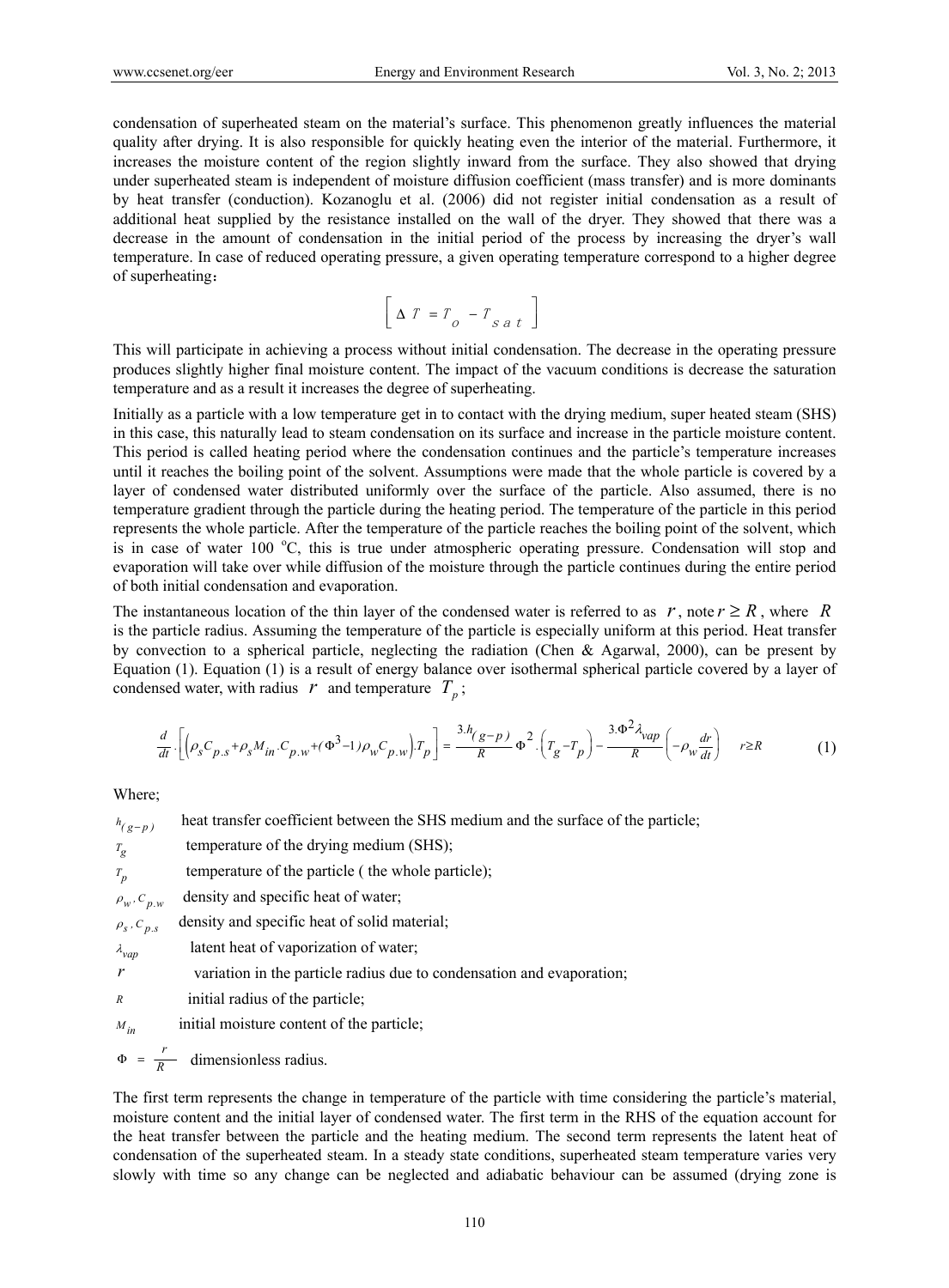perfectly isolated) (Elustondo et al., 2002).

The following initial conditions were assumed to start the modelling:

 $r_{(i)} = R$  initial particle radius;  $T_n^{(j)} = T_n^{(0)}$ *initial particle temperature (* $t = 0$ *);*  $\Delta t$  time interval: i, j represents position and time, respectively.

The temperature of the particle after a time interval of  $\Delta t$  depends on the numbers of water layers condense over its surface. Using numerical method, finite deference Euler's method, Equation (1) can be solved for the particle's temperature as shown in Equation (2):

$$
T_p^{(j+1)} = \frac{\left[\left[\rho_s C_{p,s} + \rho_s M_{in} \cdot C_{p,w} + \left(\left(\frac{r_{(i+1)}}{R}\right)^3 - 1\right) \rho_w C_{p,w}\right] T_p^{(j)} + \Delta t \left(\frac{3h_{(g-p)}\left(r_{(i)}\right)}{R}\right)^2 \cdot \left(T_g - T_p^{(j)}\right) + \frac{3\lambda_{vap}\rho_w}{R} \left(\frac{r_{(i)}}{R}\right)^2 \cdot \left(\frac{r_{(i+1)} - r_{(i)}}{\Delta t}\right)\right)\right]}{\left[\rho_s C_{p,s} + \rho_s M_{in} \cdot C_{p,w} + \left(\left(\frac{r_{(i)}}{R}\right)^3 - 1\right) \rho_w C_{p,w}\right]} \qquad r \ge R\left(2\right)
$$

In order to solve equation (2) for the particle temperature  $T_p^{(j+1)}$  as function of time intervals, it needs to consider the radius of the particle  $r_{(i+1)}$ , actually the radius of the particle adding to it the thickness of the condensed water, the actual particle radius was assumed constant, at each layer of water condensed on its surface.

When free water is in contact with pure vapour, the equilibrium rate of molecule transfer from vapour to the liquid phase and from the liquid to the vapour phase is given by the kinetic theory of gases. When the system is not at equilibrium, the net rate of evaporation or condensation per unit droplet (particle covered completely by water layers) surface area is governed by modified Hertz-Kundsen equation (Chen & Agarwal, 2000). This equation was first proposed by Alty 1931 (Maa, 1967). Maa (1967) studied the evaporation rate of different solvents including water. The study shows that there is little or no resistance to molecules crossing the vapour-liquid interface. This means that the evaporation coefficient is unity. Equation (3) shows the evaporation-condensation rate of water as presented by Maa (1967):

$$
-\rho_w \cdot \frac{dr}{dt} = \sqrt{\frac{M_w}{2 \pi R_g}} \cdot \left[ \frac{P_{sat(T_p)} - P_{atm}}{\sqrt{T_p}} - \frac{P_{atm}}{\sqrt{T_g}} \right]
$$
(3)

Where,

*Patm* operation Pressure of the drying medium;

 $P_{\text{sat}(T_n)}$  saturation vapour pressure of condensed water at particle "surface" temperature;

 $M_w$  molecular weight of water;

*R<sub>g</sub>* universal gas constant.

The saturation vapour's pressure of water at different particle's surface temperature, actually the water shell around the particle, can be given by Equation (4) (Antoine's equation);

$$
LnP_{sat(T_p)} = 16.387 - 3885.7 / (T_p + 230.17)
$$
\n(4)

Using numerical method, finite deference Euler's method, Equations (3) and (4) can be rewritten as following;

$$
r_{(i+1)} = r_{(i)} - \frac{\Delta t}{\rho_w} \sqrt{\frac{M_w}{2 \pi R_g}} \left[ \frac{P_{sat(T_p)}(j)}{\sqrt{T_p(j)}} - \frac{P_{atm}}{\sqrt{T_g}} \right]
$$
(5)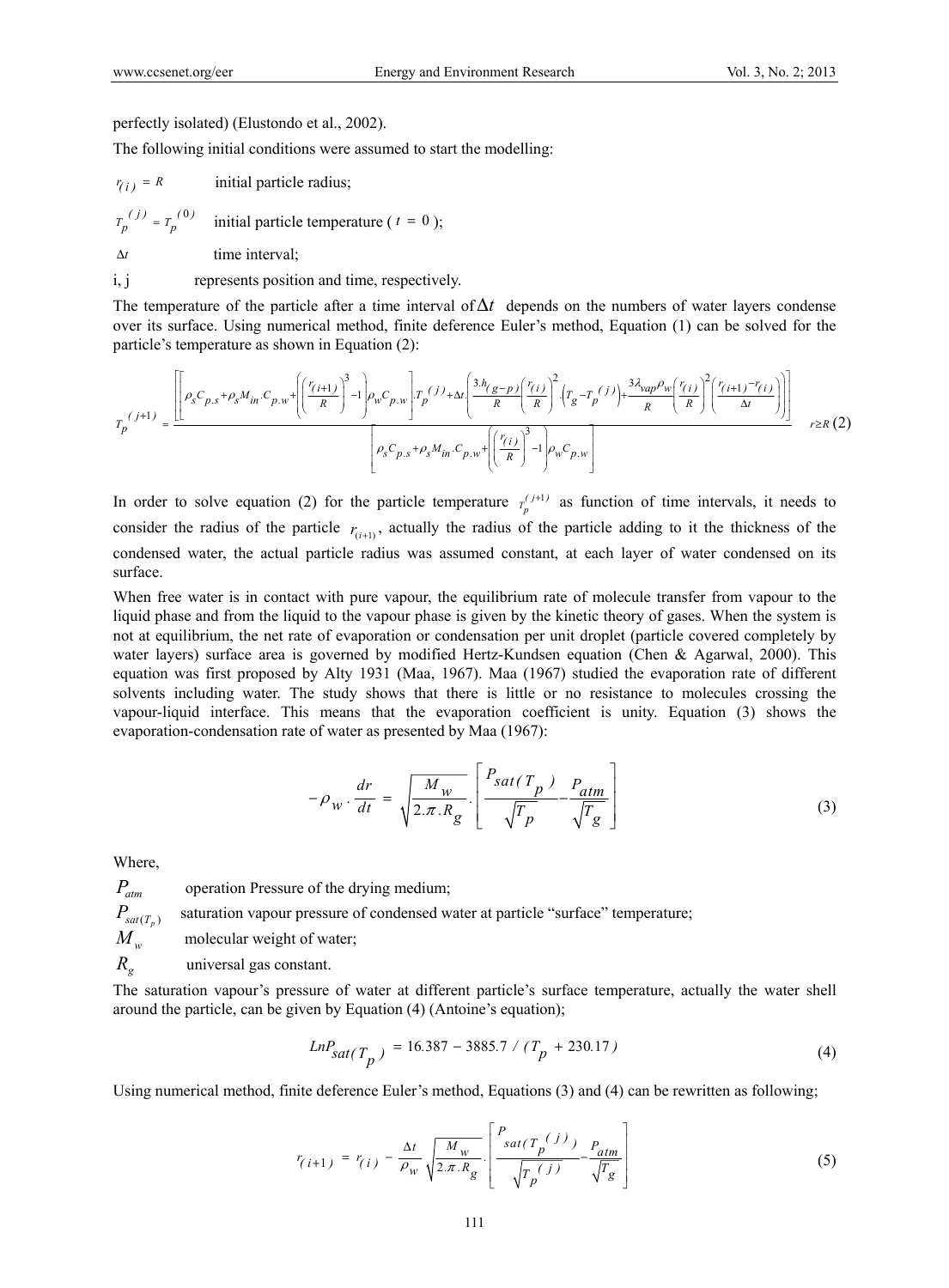$$
LnP_{sat(T_p(j))} = 16.387 - 3885.7 / (T_p^{(j)} + 230.17)
$$
 (6)

Equation (5) and (6) can be used to predict the condensation-evaporation time interval and the amount of water condensed over the particle.

The evaporation will start when the temperature of the particle reaches approximately 100 °C. At this temperature the thickness of the condensed water on the surface of the particle is known from Equations (5) and (6). The evaporation will occur at constant particle temperature. The evaporation will be dominated by heat transfer between the condensed water and the drying medium. At this period an assumption was made that the whole particle is a droplet of water at 100 °C until the entire condensed water evaporates. Energy balance over a droplet of water can be present by Equation (7);

$$
\frac{\rho_w C_{p,w} R}{3} \cdot \frac{dT_p}{dt} = h_{(g-p)} \cdot (T_g - T_p) + \rho_w \lambda_{vap} \frac{dr}{dt}
$$
 (7)

For constant particle temperature at 100 °C,  $\frac{r}{dt} = 0$ *dT p*  $\frac{r}{dt}$  =

$$
-\frac{dr}{dt} = \frac{h_{(g-p)}}{\rho_w \lambda_{vap}} \cdot (T_g - T_p) \tag{8}
$$

Where  $T_p = T_w = 100 \text{ °C}$ 

The radius of the condensed water depend on the rate of evaporation from the droplet surface, by using numerical method, finite deference Euler's method, Equation (8) can be rewritten as below;

$$
r_{(i+1)} = r_{(i)} - dt \cdot \left( \frac{h_{(g-p)}}{\rho_w \lambda_{vap}} \cdot (T_g - T_p) \right)
$$
 (9)

From the above Equations (2, 5, 6 and 9) final temperature of the particle can be found at the end of the heating period. The condensation–evaporation period (heating period) is very important for the calculation of the amount of moisture absorbed. Also, the thickness of the condensed water with time can be tracked.

Trommelen and Crosby (1969) demonstrated the use of correlations of heat transfer coefficient which is applicable for evaporation of small pure water drops in air is also valid for evaporation in superheated steam. Forced convective heat transfer can be assumed to take place between the bulk superheated steam and the particle surface either covered with water layer or not, proposed by Hager et al. (1997), Equation (10);

$$
\frac{h_{(g-p)} \cdot d_p}{k_g} = 2 + 0.61. Re \, 0.52 \, . Pr \, (10)
$$

 $h_{(g-p)}$  Average convective heat transfer coefficient, J/m<sup>2</sup>.k.s;  $k_e$  Thermal conductivity of steam, J/m.k.s.

$$
Re = \frac{\rho_g \cdot u_g \cdot d_p}{\mu_g}
$$

$$
Pr = \frac{\mu_g \cdot C_{p \cdot g}}{k_g}
$$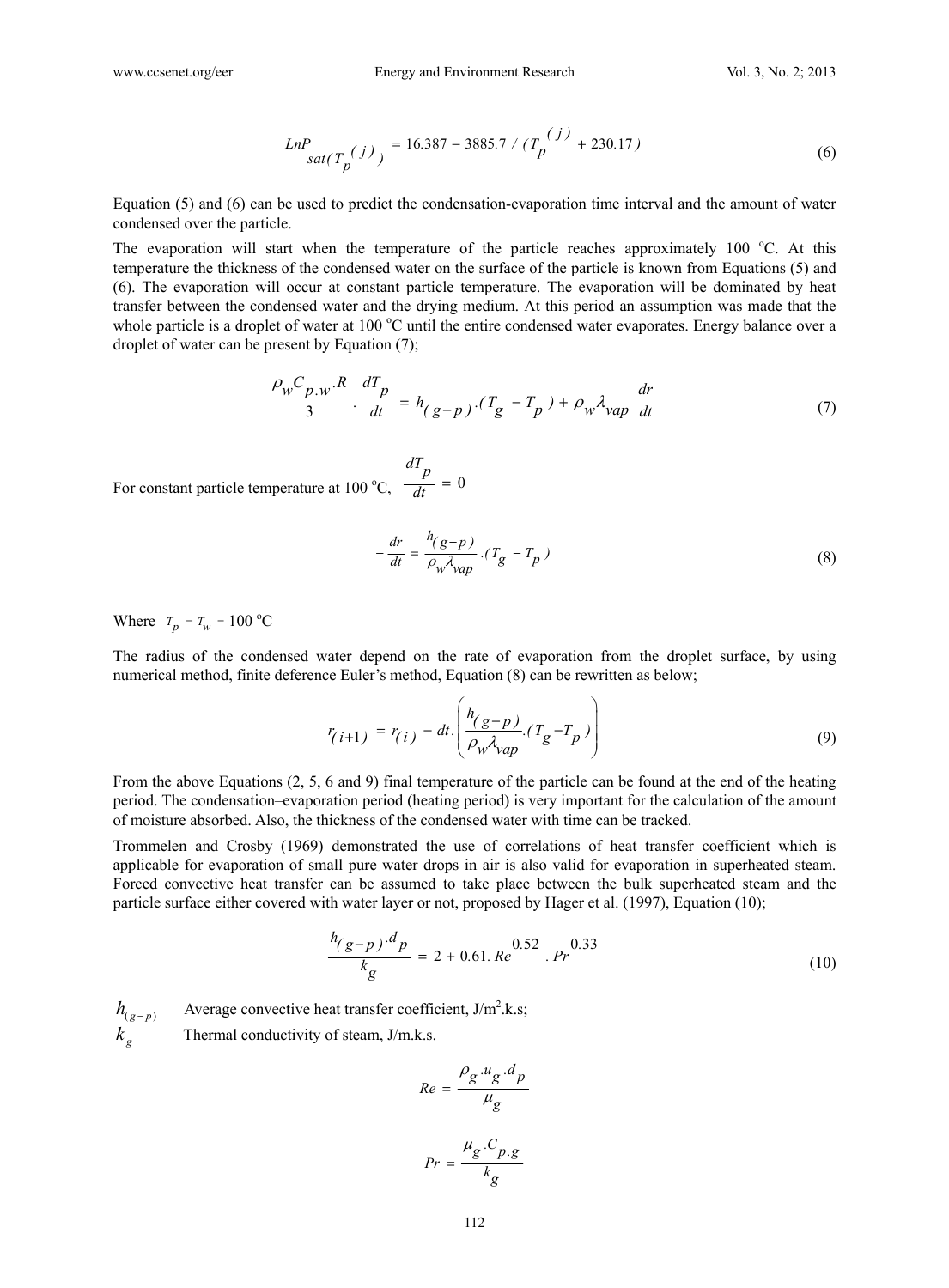- $\rho_{\rm g}$  density of the superheated steam;
- $u_g$  superficial velocity of the superheated steam;
- $\mu_{g}$  viscosity of the superheated steam;
- $C_{p,q}$  heat capacity of the superheated steam.
- *2.2 Water Diffusion from the Surface Through the Particle*

The moisture content of the particle will increase during the heating period due to diffusion of the condensed water at the surface to the interior of the particle. This phenomenon is important in dryers such as rotary drum dryer where the particles have much time for rest (contact with the surface) (Hamawand & Yusaf, 2013). Unlike fluidized bed dryers the water condensed on the particle surface evaporates in a shorter time due to continuous contact between the particles and the drying medium. The first layer of the particle's surface will be saturated with moisture during the heating period. This can be described by the diffusion equation for a spherical particle (Soponronnarit et al., 2006; Chemkhi & Zagrouba, 2005), as shown in Equation (11);

$$
\frac{\partial M}{\partial t} = D_{eff} \left[ \frac{\partial^2 M}{\partial r^2} + \frac{2}{r} \frac{\partial M}{\partial r} \right] \qquad r \le R \tag{11}
$$

*M* moisture content kg water / kg dry basis;

# $D_{\text{eff}}$  effective diffusivity coefficient m<sup>2</sup>/s.

The effective diffusivity coefficient can be determined from the drying experiment itself as shown by Chemkhi and Zagrouba (2005) and Soponronnarit et al. (2006). Chemkhi and Zagrouba (2005), investigated the moisture diffusivity through a porous clay materials in air drying at different humidity. The moisture diffusivity can be estimated by: analysis of the drying data, sorption kinetics and permeability measurements. They estimated the effective diffusivity from the drying data, from the slope of the drying curve and/or from comparison of the experimental data with that predicted by Fick's second law. Also, the equilibrium moisture content was estimated from the sorption isotherm of the particle. The effective diffusivity can be predicted by Equation (12);

$$
D_{\text{eff}} = D_o \exp\left(-\frac{E_a}{R.T}\right) \tag{12}
$$

Where;

- *Ea* activation energy;
- *D<sub>o</sub>* equation constant;
- *R<sub>g</sub>* Universal gas constant (J/mol.K);
- $T_p$  particle temperature (K);

 $D_{\text{eff}}$  effective diffusivity coefficient m<sup>2</sup>/s.

 $\frac{r^2}{\Delta t} \geq 2$  $D_{\mathit{eff}}^{\dagger}$  .  $\Delta t$  $\frac{\Delta r^2}{\Delta r \cdot \Delta t} \ge 2$  in order to have the numerical solution stable.

Initial and boundary condition at this period are as following (Soponronnarit et al., 2006);

$$
M_{(r,t)} = M_{in} \qquad t = 0
$$
  

$$
M_{(R,t)} = M_{eq} \qquad t > 0, \quad r = R
$$
  

$$
\frac{\partial M}{\partial r}_{r=0} = 0 \qquad t > 0
$$

Where  $M_{eq}$  correspond to the maximum moisture content for which the particle can hold, this can be predicted by soaking the particle in water over night (Soponronnarit et al., 2006). The boundary conditions propose constant moisture content at the centre and maximum at the surface. The surface of the particle will be in equilibrium with the condensed water. Using numerical method, finite deference Euler's method, Equation (11)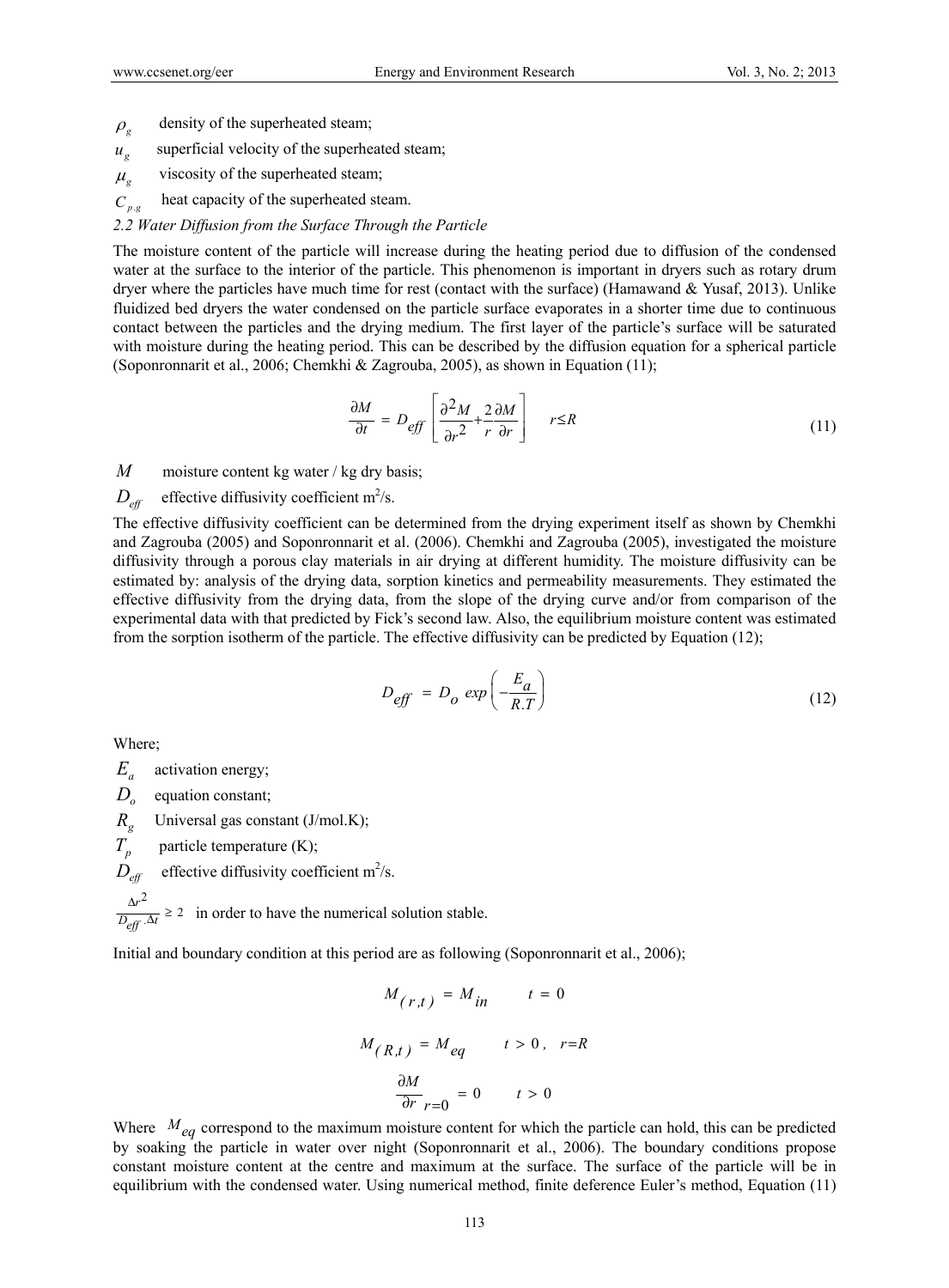can be rewritten as Equation (13);

$$
M_{(i)}^{(j+1)} = M_{(i)}^{(j)} + \Delta t \cdot D_{eff} \left[ \frac{M_{(i+1)}^{(j)} - 2M_{(i)}^{(j)} + M_{(i-1)}^{(j)}}{\Delta r^2} + \frac{2}{r_{(i)}} \frac{M_{(i+1)}^{(j)} - M_{(i)}^{(j)}}{\Delta r} \right]
$$
  
\n
$$
t = 0 \qquad M_{(r,t)} = M_{in} = M_{(0)}^{(0)} = M_{(1)}^{(0)} = M_{(2)}^{(0)} = \dots
$$
  
\n
$$
r = R \qquad M_{(R,t)} = M_{eq} = M_{(0)}^{(0)} = M_{(0)}^{(1)} = M_{(0)}^{(2)} = \dots \qquad t > 0.
$$
  
\n
$$
r = 0 \qquad M_{(n)}^{(j)} = M_{(n-1)} \qquad t > 0
$$

Where i and j represent position and time, respectively.

Equation (13) can be used to find the moisture content in each layer of the particle along the entire heating period where the diffusion occurs. During the heating period the particle absorb water through its surface. This absorbed water will distribute through the particle radially. The average moisture content at the end of heating period cab be estimated using Equation (14) (Soponronnarit et al., 2006);

$$
\bar{M}_{(t)} = \frac{4\pi}{V_p} \int_0^R r^2 M_{(r,t)} dr
$$
\n(14)

Using numerical integration, Simpson rule;

$$
\overline{M}_{(t)} = \frac{4\pi}{V_p} \cdot \frac{\Delta r}{3} \left[ R^2 \cdot M_{(R,t)} + 4 \cdot r_1^2 \cdot M_{(r_1,t)} + r_2^2 \cdot M_{(r_2,t)} \right]
$$
(15)

Where  $V_p$  is the particle volume (m<sup>3</sup>).

The amount of water absorbed by the particle after an interval of  $t_{heating period} = t_{diffusion}$ ;

$$
m_{absorbed(t)} = m_p \left[ \bar{M}_{(t)} - \bar{M}_{in} \right]
$$
 (16)

*m*<sub>absorbed</sub> the amount of water absorbed during the heating period (kg);

 $m_p$  solid weight of the dry particle (kg);

At the end of the heating period the average temperature and moisture content of the particle will be  $100^{\circ}$ C, and  $\overline{M}_{(t)}$  respectively.

#### *2.3 Constant Drying Rate Period*

At the initial stage of drying, the drying rate is constant due to the vaporization of water at particle's grain surface. This period is indicated by a line presenting moisture content versus drying time. The assumption is made that evaporation will start when the temperature of the materials reaches approximately 100 °C. The evaporation will be dominated by the heat transfer between the particle surface and the drying medium. The amount of water evaporates from the particle's surface will be replaced by liquid diffusion from the inner region. At this period, another assumption was made that the whole particle is at 100 °C until the entire free water evaporates. Evaporation from a particle's surface can be represents by Equation (17);

$$
\frac{\rho_w C_{p.w} R}{3} \cdot \frac{dT_p}{dt} = h_{(g-p)} \cdot (T_g - T_p) + \rho_w \lambda_{vap} \frac{dr}{dt}
$$
 (17)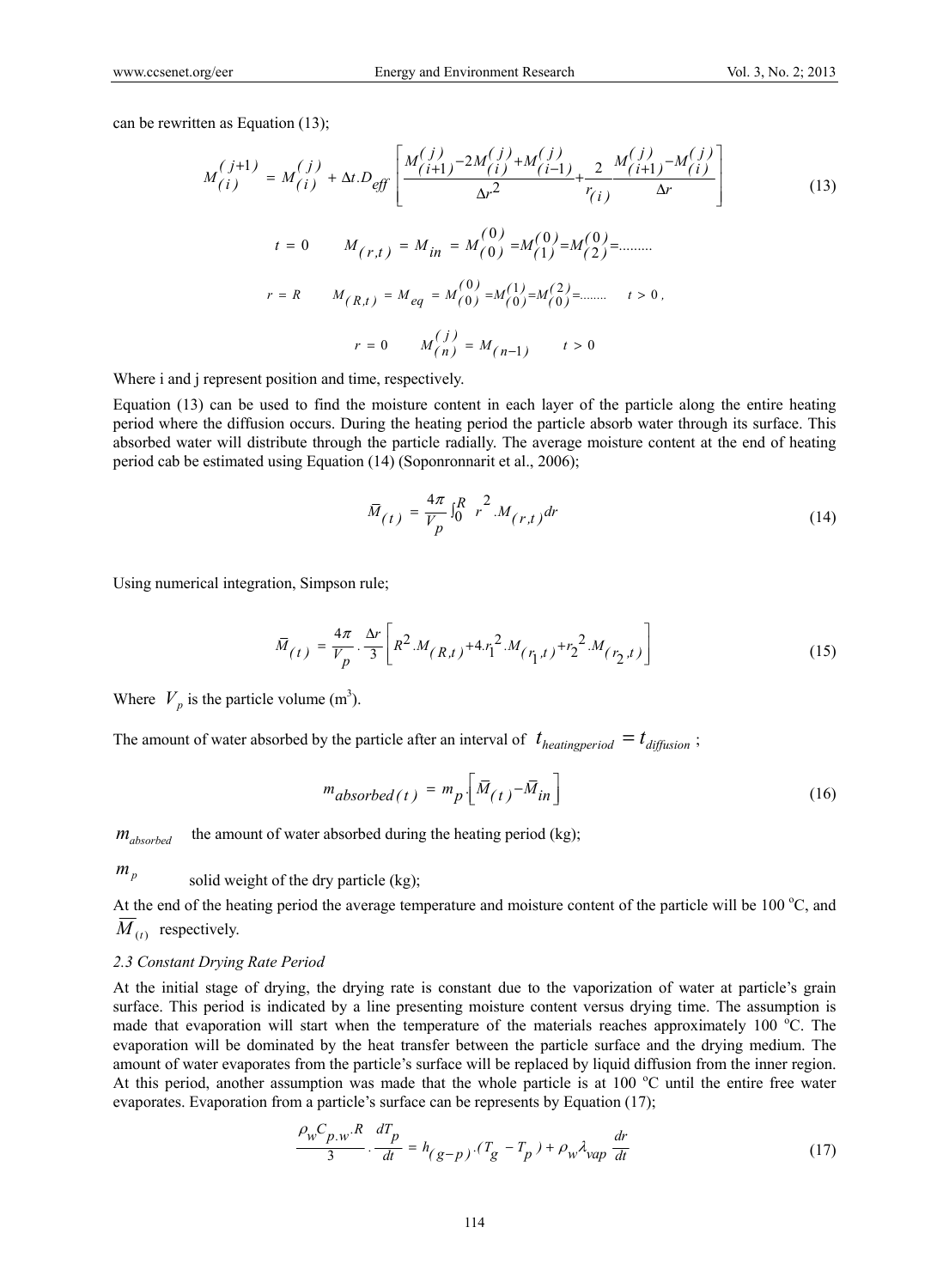For constant particle temperature at 100 °C,  $\frac{P}{dt} = 0$  $\frac{dT_p}{dt}$  =

$$
-\frac{dr}{dt} = \frac{h(g-p)}{\rho_w \lambda_{vap}} \cdot (T_g - T_p)
$$
\n(18)

Where  $T_p = T_w = 100 \,^{\circ}\text{C}$ .

At this period, the evaporation will occur at the surface of the particle, so there is no change in the wet zone radius. Equation (18) can be rewritten in form of moisture content as shown in Equation (19);

$$
-\frac{dM}{dt} = \frac{h_{(g-p)} \cdot A_s}{\lambda_{vap}} \cdot (T_g - T_p) \tag{19}
$$

The amount of moisture can be calculated by Equation (20);

$$
M_{(t)} = M_{(o)} - h_{(g-p)} \left[ \frac{A_s}{\lambda_{vap}} (T_g - T_p) \cdot dt \right]
$$
 (20)

Where  $M_{(p)}$  is the initial amount of moisture in the sample (kg water), and  $h_{(p-p)}$  is the heat transfer coefficient at the boundary of the sample as shown in Figure (1). By dividing Equation (20) by the initial weight of the sample, moisture content of the particle can be estimated. The initial weight of the sample can be formulated as in Equation (21);

Sample Weight = 
$$
\left[\rho_s \cdot \varepsilon_s + \rho_w \cdot (1 - \varepsilon_s)\right] \cdot V_s
$$
 (21)

Then, Equation (20) can be rewritten as moisture content on wet basis as in Equation (22);

$$
MC_{(t)} = MC_{(o)} - h_{(g-p)} \left[ \frac{3.(T_g - T_p).dt}{\lambda_{eva} \cdot [\rho_s \cdot \varepsilon_s + \rho_w(1 - \varepsilon_s)] \cdot r} \right]
$$
(22)

Where;  $MC_{(t)}$  and  $MC_{(t)}$  is the time dependent and initial moisture content on wet basis (kg water/kg sample),  $\rho_s$  is the density of the solid,  $\rho_w$  is the density of water,  $\varepsilon_s$  is the fraction of solid in the sample and  $(1 - \varepsilon_s)$ is the fraction of water in the sample,  $A<sub>s</sub>$  is the cross sectional surface area, and  $r<sub>s</sub>$  is the radius of the sample.



Figure 1. A schematic diagram for the heat transfer boundary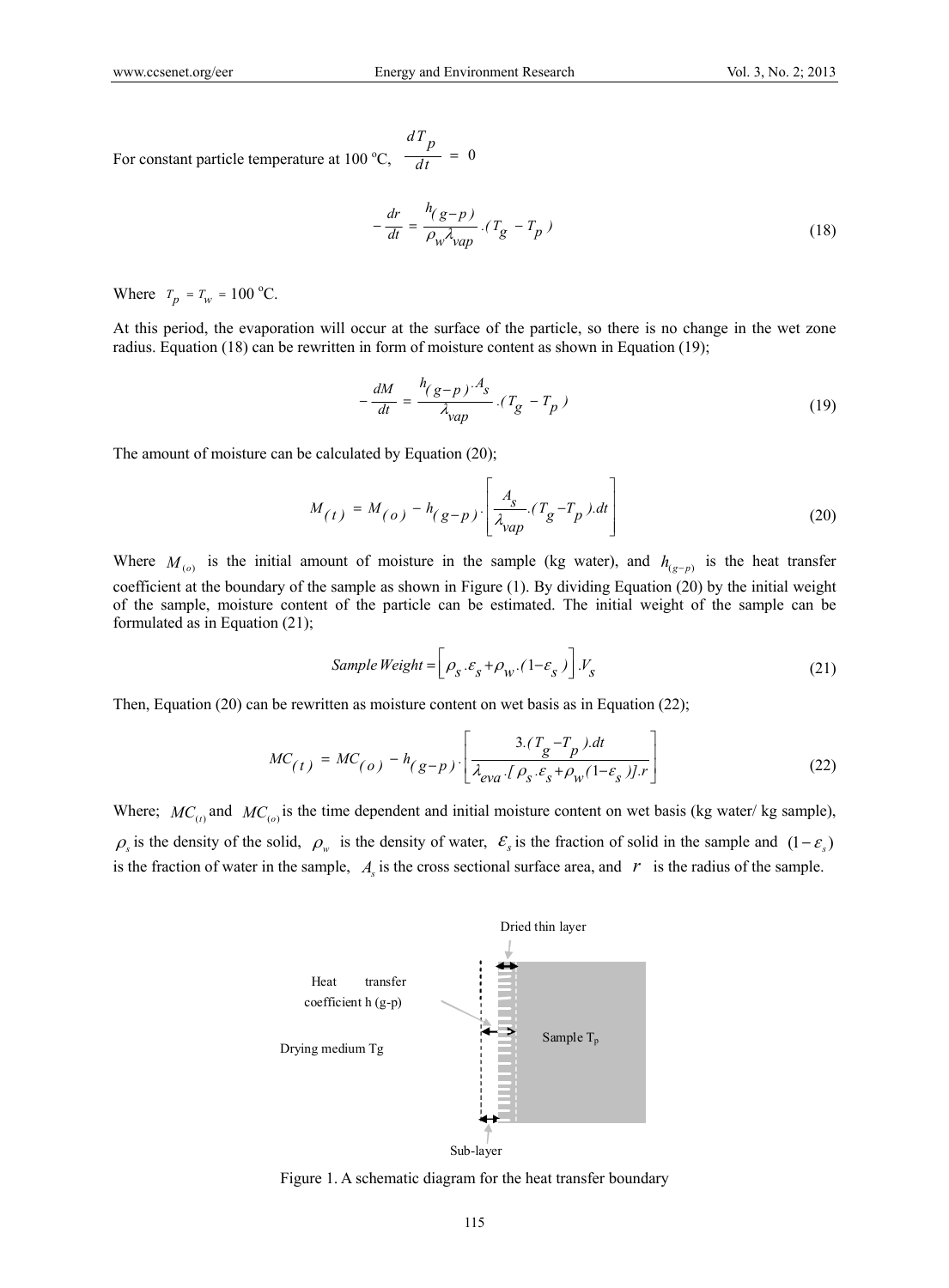#### *2.4 Falling Rate Period*

The temperature distribution in a spherical dry particle can be presented by the differential equation below. The heat transfers from the drying medium to the particle surface by convection and then through the particle by conduction;

$$
\frac{\partial T_p}{\partial t} = \alpha \cdot \left[ \frac{\partial^2 T_p}{\partial r^2} + \frac{2}{r} \frac{\partial T_p}{\partial r} \right] \qquad r \le R \tag{23}
$$

Using numerical method, finite deference Euler's method, with an explicit formulation, Equation (23) can be rewritten as;

$$
T_{p(i)}^{(j+1)} = T_{p(i)}^{(j)} + \Delta t. \alpha \cdot \left[ \frac{T_{p(i+1)}^{(j)} - 2T_{p(i)}^{(j)} + T_{p(i-1)}^{(j)}}{\Delta r^2} + \frac{2T_{p(i+1)}^{(j)} - T_{p(i)}^{(j)}}{\Delta r} \right]
$$
(24)

Where,  $p \cdot \sim p \cdot p$ *p C*  $\alpha = \frac{k_p}{\rho_p C_{p,p}}$ , and  $\frac{\Delta r^2}{\alpha \Delta t} \ge 2$ Δ *t r*  $\frac{\Delta r}{\alpha \Delta t} \geq 2$  in order to have the numerical solution stable;

Where;

 $k_n$  thermal resistance of the particle materials, it is between  $k_{n-dry}$  and  $k_{p, wet}$ ;

 $\rho_n$  density of the particle, it is between  $\rho_{p,dy}$  and  $\rho_{p,wei}$ ;

 $C_{p,p}$  specific heat capacity, it is between  $C_{p, dry}$  and  $C_{p, wet}$ .

The initial and boundary condition at this period are;

$$
T_p = T_{p(i)}^{(0)} = 100 \quad C \qquad t = 0
$$

$$
\frac{\partial T_p}{\partial r} = \frac{h_{(g-p)}}{k_p} \left[ T_g - T_p \right] \qquad r = R
$$

$$
\frac{\partial T_p}{\partial r} = 0 \qquad r = 0
$$

Equation (24) can be used to predict the change in temperature of each layer  $dr$  with time directly after the recession of its moisture. The Assumption was made that the temperature of each layer is constant during the recession of its moisture and kept at 100 °C. After this period, the temperature of the particle's layer went through recession will start to rise due to equation (24). In order to solve equation (24) for temperature gradient through the particle, the time interval for recession of moisture from each layer need to be predicted. Energy balance over the first layer can be presents by Equation (25);

$$
h_{(g-p)}(T_g - T_p) = \lambda_{vap}(M_{in} - M_c) \cdot \rho_p \cdot \frac{dr}{dt}
$$
 (25)

Equation (25) can be rewritten in numerical formula as;

$$
d\eta = \frac{dt \cdot h_{(g-p)}(T_g - T_{p(i)}^{(j)})}{\lambda_{vap}(M_{in} - M_c) \cdot \rho_p}
$$
  

$$
T_{p(1)}^{(0)} = 373K
$$
 (26)

Solve for the temperature of the first layer, this can be done by equating the heat transferred to the first layer by convection to the heat transferred by conduction through the particle. The temperature of the first layer can be predicted via Equation (27);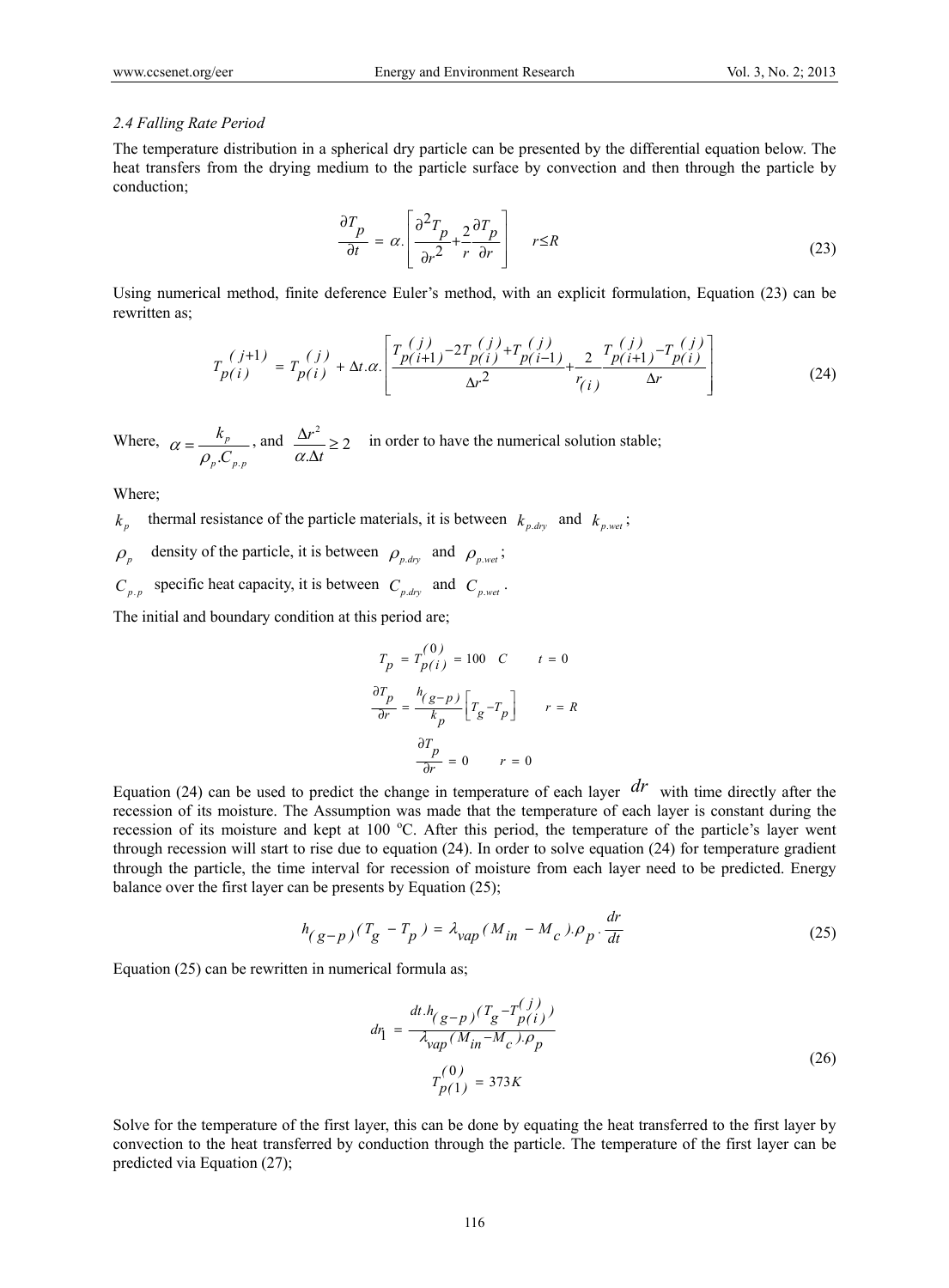*h*

$$
T_{p(i)} = \frac{T_{p(i+1)} + dr \cdot \frac{n(g-p)}{k_p} T_g}{1 + dr \cdot \frac{n(g-p)}{k_p}} \qquad r = R
$$
 (27)

By assuming the value of *dt* in Equation (26), the location of the interface after moisture recession from the first layer can be predicted, during this period the temperature of each layer is assumed constant at 100 °C. After elapsed time of  $dt$ , the first layer become dry. At the next time interval  $dt$ , the first layer will start to heat up over 100 °C, its temperature can be calculated using Equation (27). For the second and the following layers, Equation (28) below can be used to estimate the thickness (or location) of each layer goes under recession;

$$
k_p \frac{dT_p}{dr} = \lambda_{vap} (M_{in} - M_c). \rho_p \cdot \frac{dr}{dt}
$$
 (28)

Equation (28) can be written numerically as;

$$
r_{(i+1)} = r_{(i)} - \sqrt{\frac{k_p dt}{(M_{in} - M_c)} \frac{(T_{p(i+1)} - T_{p(i)})}{\lambda_{vap} \cdot \rho_p}}.
$$
 (29)

Where  $M_c$  is the critical moisture content of the particle.

The moisture content can be calculated as function of time by conducting material balance over each layer, as shown in Equation (30);

$$
M = M^0 \cdot \left[ \frac{4/3\pi \cdot (r_{(i)}^3)}{V_t} \right]
$$
 (30)

The equation above gives the accumulated moisture content as function of location.

#### **3. Materials Properties**

A porous particle is consisting of the solid structure of the particle and the moisture filling the vacancies. The properties of the particle will changes after evaporation of the entire water content. When the water begin to evaporate from the particles pores, the particle will be consists of the solid structure and vapour in the pores. For this reason the properties of the particle such as; density, specific heat, and thermal conductivity  $[\rho_p, C_p, \rho_p, k_p]$ 

most be predicted at different period and positions, the effect of temperature can be neglected (Iyota et al., 2001).

Shibata et al. (1988) presented a simplified quantitative presence of each component to the relationship. At the wet zone, the particle is composed of solid structure with water filling the pores; therefore the density of the particle at this zone is;

$$
\rho_{p.wet} = (1 - \varepsilon_w)(1 + M_{in}).\rho_s
$$

As the water in the pores evaporate due to conductive heat transfer, the water in the pore will replaced by the steam. Then the density of the particle at the dry zone is;

$$
\rho_{p, dry} = (1 - \varepsilon_v)(1 + M_c) \cdot \rho_s + \varepsilon_v \rho_v
$$

The same treatment for the density will be used for predicting the specific heat and the thermal conductivity, the specific heat capacity in the wet zone becomes;

$$
C_{p, wet} = \frac{\rho_s}{\rho_{p,w}} (1 - \varepsilon_w)(C_{p,s} + C_{p,w}M_{in})
$$

The specific heat capacity at the dry zone is;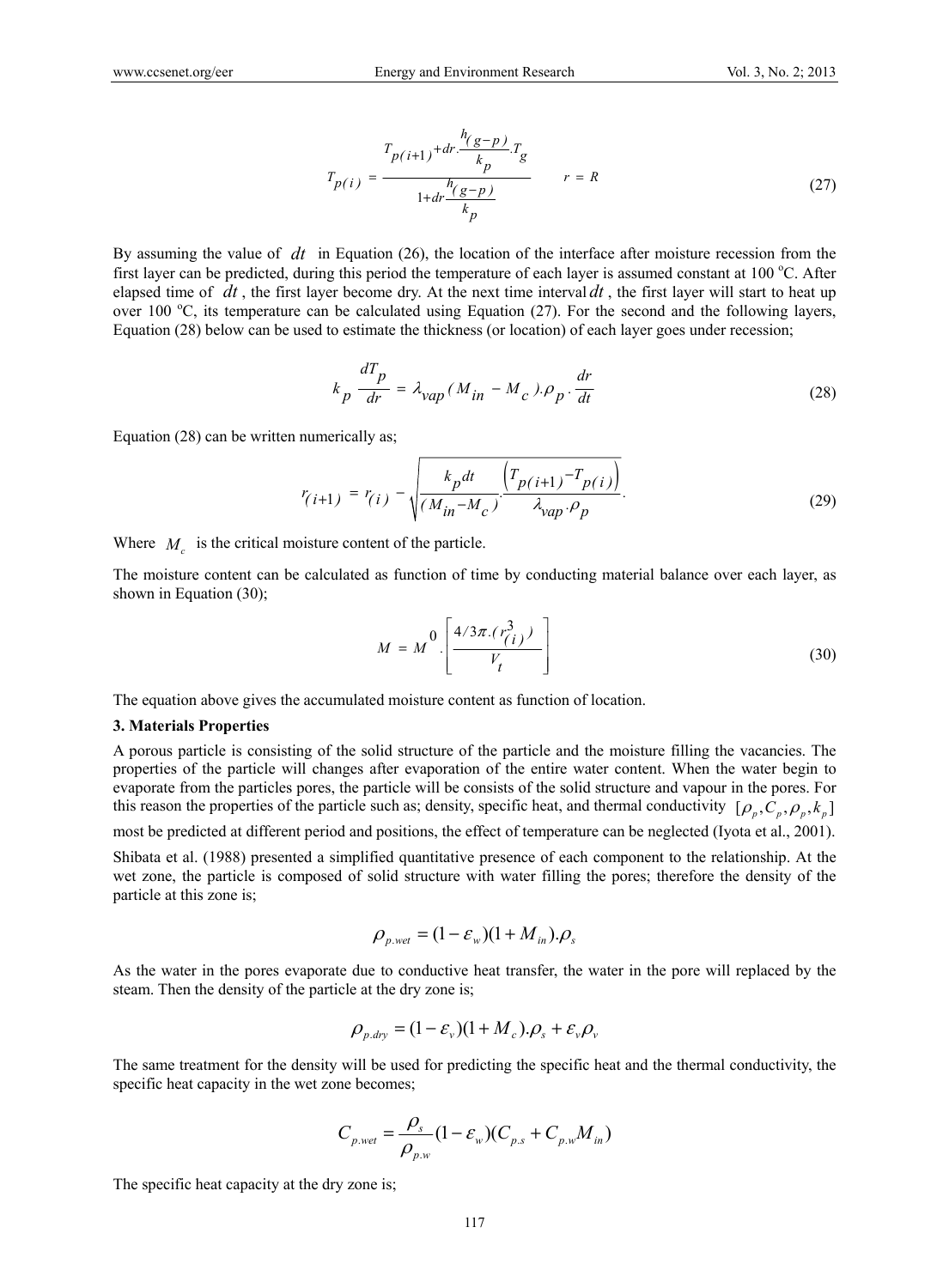$$
C_{p,dry} = \frac{\rho_s}{\rho_{p,d}} (1 - \varepsilon_v)(C_{p,s} + C_{p,w}M_c) + \frac{\rho_v}{\rho_{p,d}} \varepsilon_v C_{p,v}
$$

The thermal conductivity at the wet zone will be;

$$
k_{p.wet} = k_s(1 - \varepsilon_w) + k_w \varepsilon_w
$$

The thermal conductivity at the dry zone can be represented as;

$$
k_{p. \text{day}} = k_s + (k_w - k_s) \left( \frac{1 - \varepsilon_v}{\left( \rho_w / \rho_s M_c \right) + 1} \right) + (k_v - k_s) \varepsilon_v
$$

Where subscripts  $w, s, v$  represent the liquid, solid, and vapour components,  $\varepsilon_v, \varepsilon_w$  are the mass fraction of vapour and water in the particle. As the vapour will replace the water during the recession, then  $\varepsilon_v = \varepsilon_w$  and the mass fraction of the solid can be represented by;

$$
\varepsilon_{s}=(1-\varepsilon_{w})
$$

Iyota et al. (2001) assumed that the physical properties are constant in regards to temperature, and the apparent physical values of compound can be driven from the specific solid and water values with regards to moisture content. Tang and Cenkowski, (2000, 2003), gave a formula for the density of super heated steam as;

$$
\rho_s = 0.7401 - 0.001505.T_s
$$

 $C_{ps}$  for steam change between 100 to 200 °C as 2024 to 1975 J/kg.C

 $C_w$  specific heat of moisture, 4193 between 0 to 100 °C, and 4313 between 100 to 200 °C.

#### **4. Modelling Results**

# *4.1 Initial Condensation*

This step estimates both the temperature of the particle which is calculated using Equation (5) and the amount of liquid condensed over the surface of the particle as an indication of the particle radius using both Equations (6) and (7). Equation (5) is an energy balance, it shows that the temperature of the particle increases as steam condensed over its surface. The condensation of steam will stop whenever the temperature of the whole particle reach water boiling point. As shown in Figure (2), the temperature of the particle raises sharply starting from initial particle temperature. This temperature then flattens at 100 °C, the boiling point temperature of drying solvent (in this case water). At this temperature steam condensation will stop and the evaporation of the condensed steam will begins. The radius of the particle (the condensed layer of water) starts to decrease from this point forward. Figure (2) shows a sharp rise in temperature of the particle from its initial temperature to approximately 100  $\degree$ C, this is due to the high specific heat of the condensed water, the speed of this rise in temperature is also function of the particle size.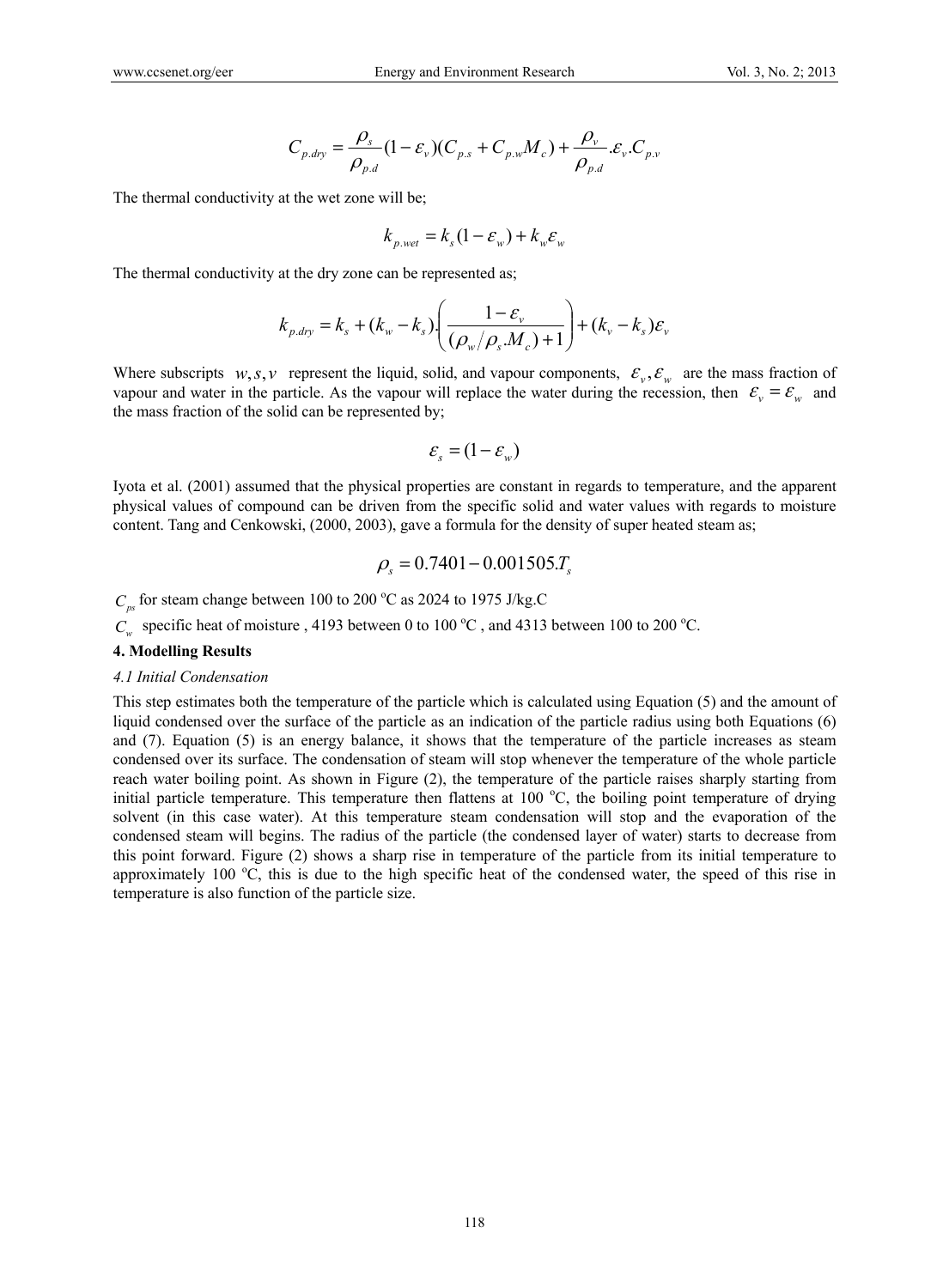

Figure 2. Particle temperature during initial condensation

#### *4.2 Initial Evaporation*

This step estimates the evaporation rate of the initial liquid condensed during the heating period. Equation (8) estimates this by considering the radius of the particle as indication of the amount of the evaporated water. By dividing the changes in the radius of the particle over the time interval, the rate of evaporation can be predicted. In the first part of Figure (3), the rising part of the curve presents the data predicted from both Equations (6) and (7). These two equations estimate the amount of condensed vapour using the radius of the particle as indication. Whenever the temperature of the condensed vapour is below water boiling temperature or its partial pressure is below the saturation, the condensation will continue. In the second part of Figure (3), the declined line is presenting the evaporation period. As the figure shows, the evaporation happens at a constant rate (constant slope), this is because the evaporation is happening from a surface covered with free water. Although, the surface area of evaporation is changing because of the reduction in the radius of the condensed layer; it was neglected due to its small thickness.



Figure 3. Particle radius during initial condensation and later evaporation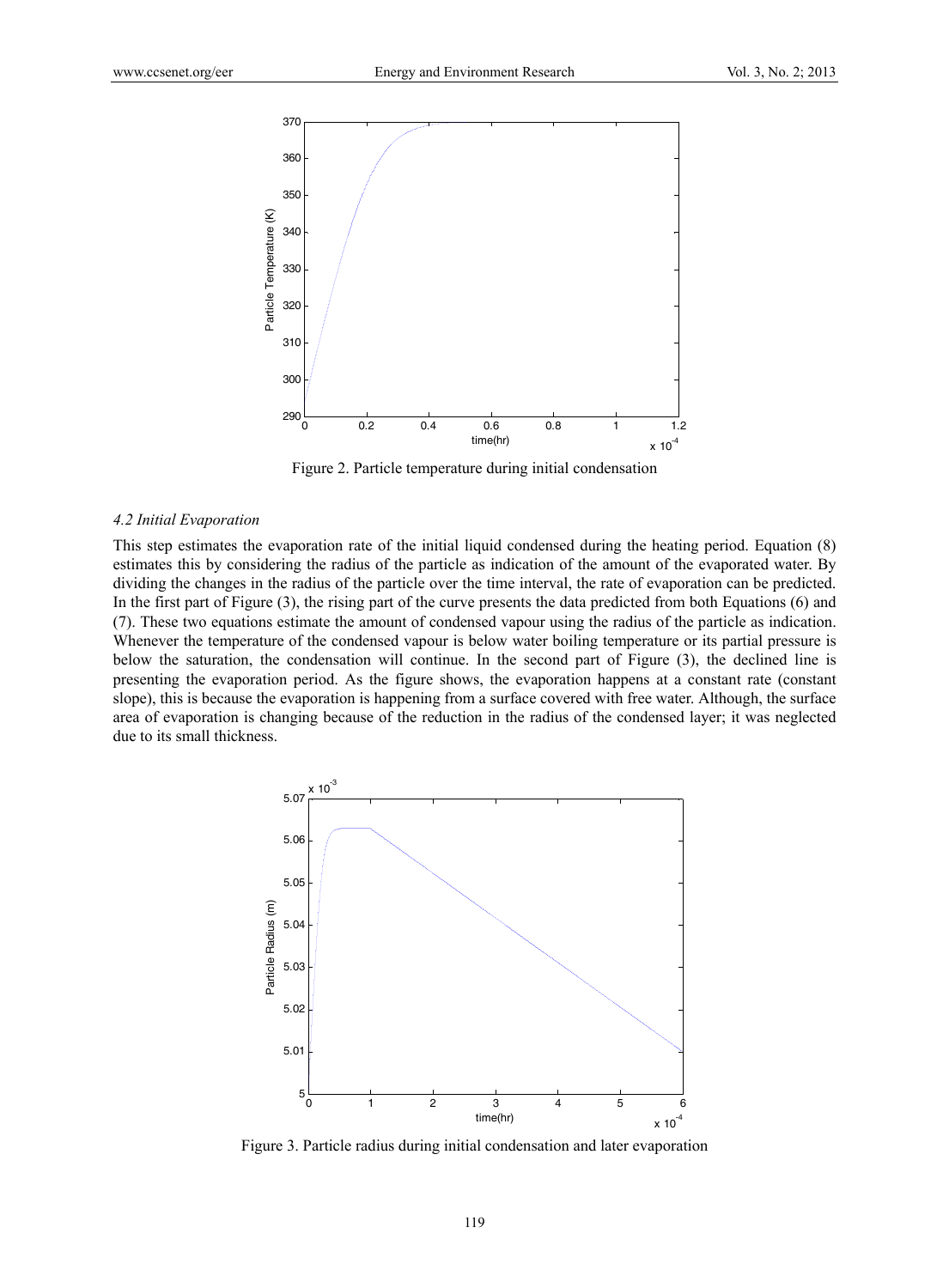### *4.3 Diffusion of Moisture from the Surface to the Interior of the Particle*

This step estimates the moisture distribution through the interior of the particle during the heating period using Equation (13). Also, it estimates the change in the amount of the particle's moisture content (average moisture content) using Equation (14). As shown in Figure (4), the average moisture content of the particle was raised from 0.15 (initial moisture content) to 0.1683 during the heating period. The curve in Figure (4) shows the distribution of moisture in the particle starting from the surface to the centre. The first layer of the particle is at saturation because the surface is covered totally by a layer of condensed water. The moisture diffuses from the surface to the interior in a decline sequence due to the resistance to diffusion. The shape of the curve in Figure (4) depends on the time interval of this period (heating period). As the interval of the heating period increases, the average moisture content of the particle increases as well.



Figure 4. Distribution of moisture through the particle during heating period, the Average Moisture content of the particle rose from 0.15 to 0.1683

# *4.4 Drying*

This period was divided to two steps; the constant rate period and the falling rate period.

#### 4.4.1 Constant Rate Period

This step estimates the moisture content of the particle as function of heat transfer coefficient. This period assumes that the evaporation of the moisture happen only at the surface of the particle because migration of moisture from the interior of the particle to the surface is higher than the evaporation rate at the surface. Equation (22) estimates the amount of moisture loses as function of time as shown in Figure (5). Figure (5) shows a linear decline in the moisture content because at the constant rate period it was assumed that evaporation is happening from a layer of free water at the surface. In this period the surface of the particle will be covered by a layer of migrated moisture until no more moisture can be supported by diffusion from inside of the particle.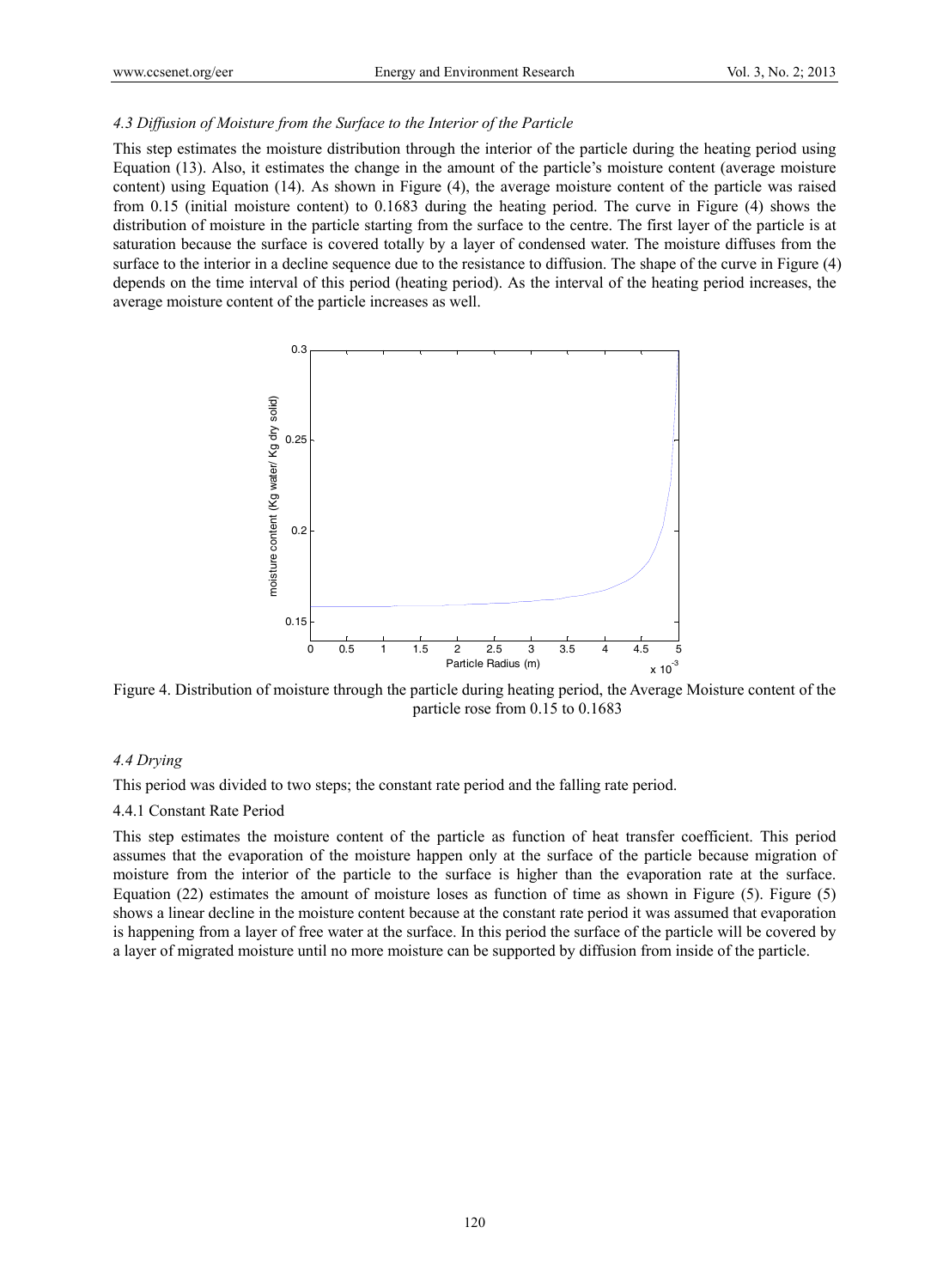

Figure 5. Moisture content during constant rate period

4.4.2 Falling Rate Period, Recession of Moisture Content Controlled by Heat Conduction

This step estimates the temperature distribution along the radius of the particle using Equation (24). Also, Equation (27) was used to predict the temperature of the first layer of the particle. To estimate the recession of moisture from each layer of the particle starting from the surface, Equation (29) was used to locate the dried layers movements through the particle. The result from this equation then can be used to calculate the moisture content of the particle via Equation (30) when the geometry of the particle is known.

Figure (6) shows the temperature at two points in the particle, the surface and the centre of the particle. The curve at the top is representing the particle surface temperature. The temperature of the first layer at the surface of the particle rises to water boiling temperature in a very short period. Recalling Figure (3), it takes less than one second for the temperature at the surface of the particle to rise to  $100\,^{\circ}\text{C}$  (depend on the particle size). This temperature then remains constant at 100 °C until the particle's moisture content reaches a critical. After this point the curve rises sharply because the surface of the particle is dry and it is no more been cooled via evaporation. Similar result is shown in Figure (6) for the particle's centre temperature. The lower curve shows that the temperature at the centre remains at its initial temperature, after rising to  $100^{\circ}$ C, for the whole heating period. This is because the heat transferred from the drying medium is consumed by the evaporation at the surface. For this reason its temperature will only start to rise when the surface is dry and the heat intrude the interior of the particle.



Figure 6. Temperature at the surface and the centre of the particle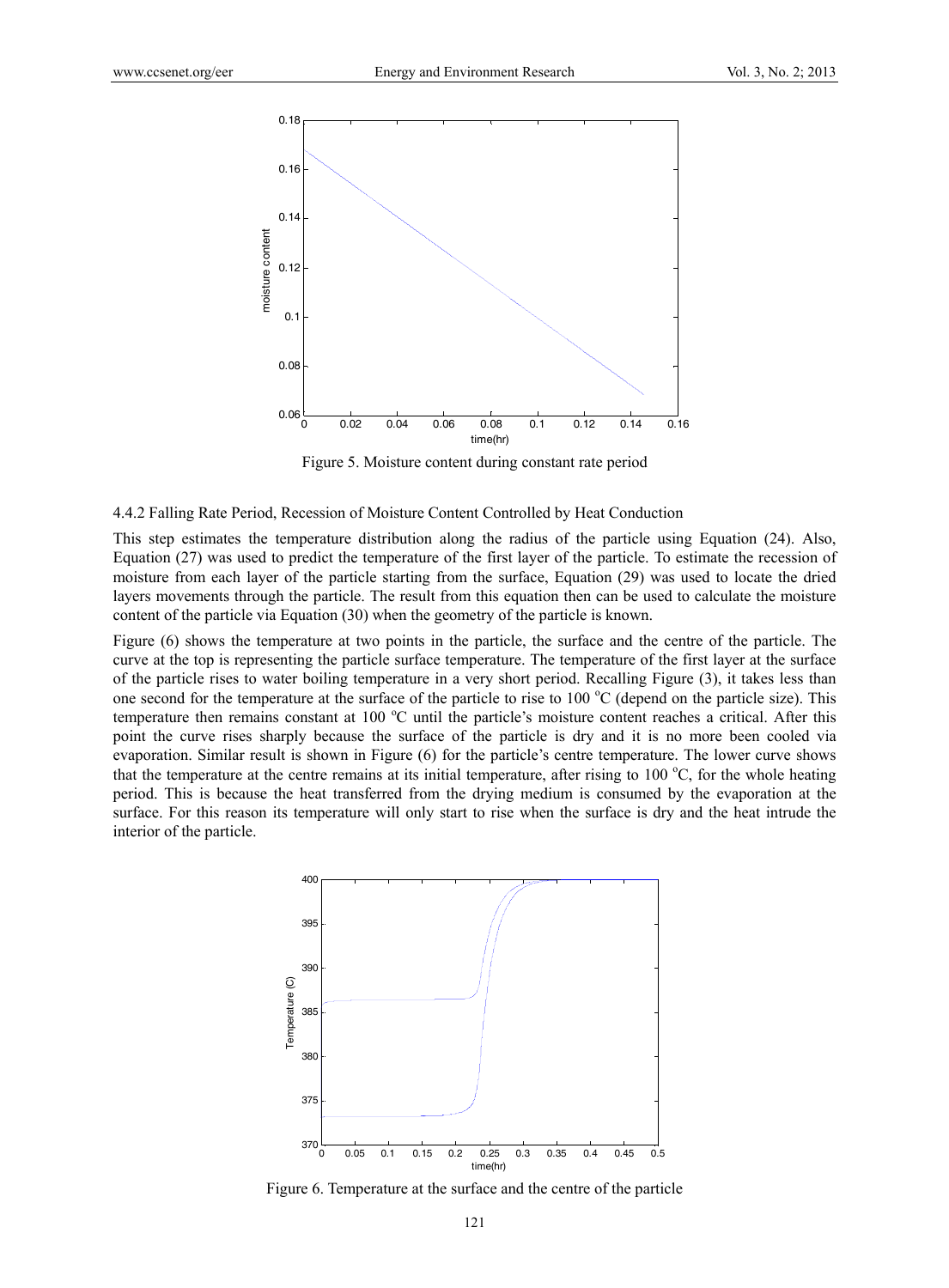The moisture content of the particle during this period decreases smoothly from the critical moisture content to the equilibrium moisture content. In this period, the heat will transfer through the interior of the particle via conduction and recession of moisture will take place in each layer starting from the surface. As shown in Figure (7), this period takes longer time by many magnitudes compared to the constant rate period. This is due to high resistance to heat conduction and the difficulties associated with the receding moisture from a critical value to equilibrium moisture content. Critical moisture content represents the moisture that is available in the cell of the materials. As the recession go deeper through the particle, the resistance to the heat conduction increases. This explains the semi-flatten curve after long time of drying. The model also shows the position of the moisture as receding through the particle. Figure (8) illustrates the time required for each layer of the particle to dry to their equilibrium moisture content. The linearity in this relation is due to regular increase in the time of recession of each layer. When all the layers of the particle reach the equilibrium moisture content, the line flatten because there is no more moisture is available, except that chemically bonded.



Figure 7. Moisture content during the falling rate period



Figure 8. Recession of moisture through the particle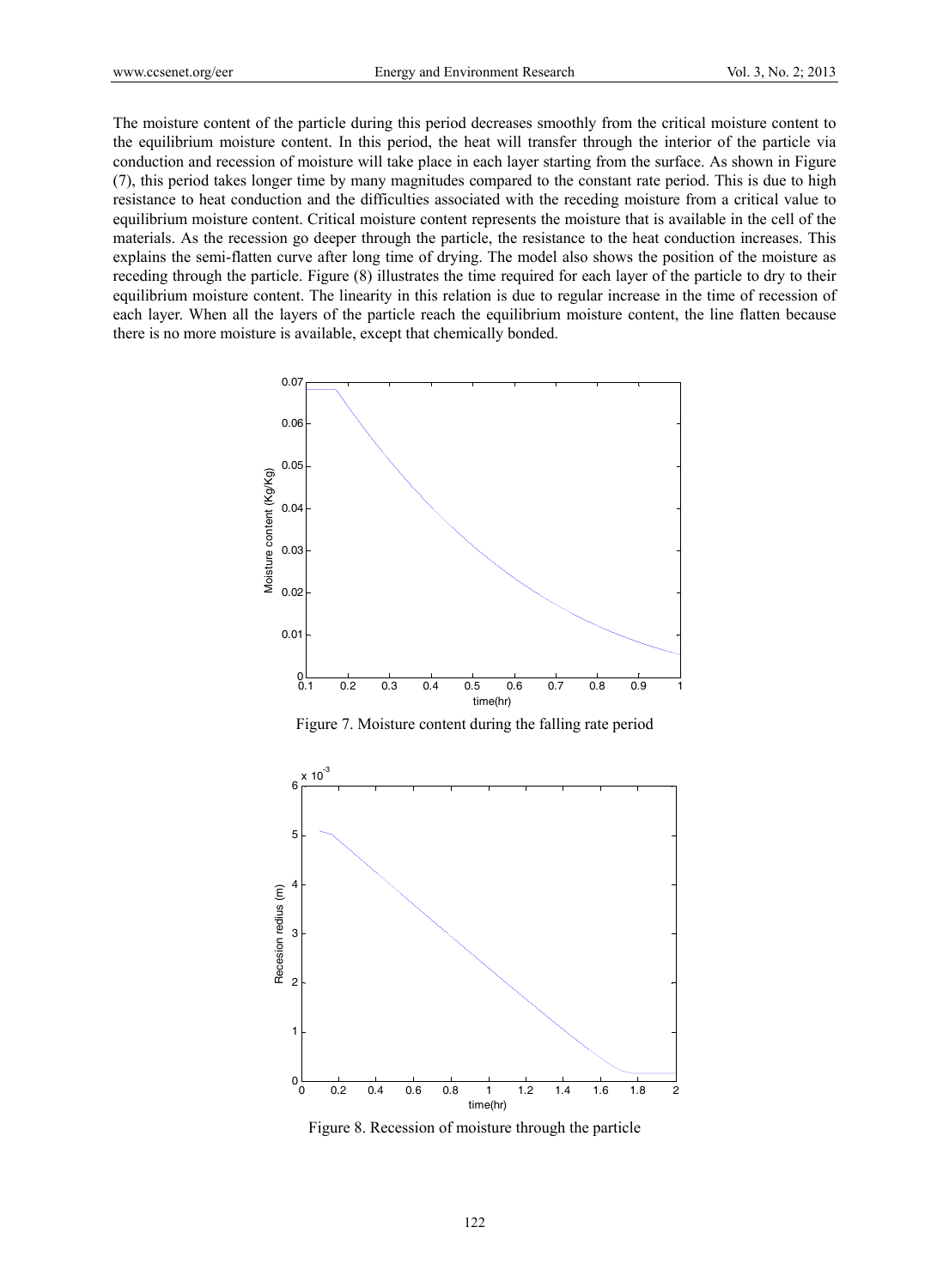# **5. Conclusion**

The models have been applied in this research are results of literature review conducted in the field of drying under superheated steam. Also, energy balance was conducted in some other occasions. This paper is combining different models presented by many researchers in this filed to come up with a complete modelling sets for the entire drying steps under superheated steam. Finite difference with the aid of MATLAB software was used in order to apply the models. The theoretical results predicted from the models illustrate the drying behaviour under superheated steam. However, experiments were not conducted, the trends of the results are agreeing with the actual behaviour of drying under superheated steam. This article successfully presented a literature review focused on the modelling of drying under superheated steam. Also, full details in regards to modelling the all steps that take place under superheated steam drying were demonstrated.

# **Nomenclature**

| Symbol             | Description                                                                          | Unit                     | Values assumed |
|--------------------|--------------------------------------------------------------------------------------|--------------------------|----------------|
| $h_{(g-p)}$        | heat transfer coefficient between the SHS medium<br>and the surface of the particle. | J/m <sup>2</sup> .k.s    | 110-135        |
| $T_{g}$            | temperature of the SHS                                                               | K                        | 398-423-448    |
| $T_p^{(0)}$        | initial temperature of the particle                                                  | K                        | 298            |
| $\rho_{\rm w}$     | density of water                                                                     | $Kg/m^3$                 | 1000           |
| $C_{_{p.w}}$       | specific heat of water                                                               | KJ/Kg.K                  | 4.27           |
| $\rho_{\rm s}$     | density of particle material (ceramic)                                               | $Kg/m^3$                 | 1600           |
| $C_{p,s}$          | specific heat of particle material                                                   | KJ/Kg.K                  | 0.64           |
| $\rho_{\rm v}$     | density of the steam                                                                 | $Kg/m^3$                 | 0.565          |
| $C_{p.v}$          | specific heat of the steam                                                           | KJ/Kg.K                  | 2.007          |
| $\lambda_{vap}$    | latent heat of vaporization of water                                                 | KJ / Kg                  | 2598           |
| $\boldsymbol{R}$   | radius of the particle                                                               | m                        | 5 E-3          |
| $M_{in}$           | initial moisture content of the particle                                             | Kg water/Kg dry<br>solid | 0.15           |
| $M_c$              | critical moisture content of the particle                                            | Kg water/Kg dry<br>solid | 0.01           |
| $\Delta t$         | time interval                                                                        | S                        | $3E-8$         |
| $P_{atm}$          | vapour pressure of the super heated steam                                            | KN/m <sup>2</sup>        | 100            |
| $M_{w}$            | molecular weight of water                                                            | Kg / mol                 | 18             |
| $R_{g}$            | universal gas constant                                                               | J/mol.K                  | 8.314          |
| $k_{g}$            | thermal conductivity of steam                                                        | J/m.k.s                  | 2.48E-02       |
| $u_{g}$            | superficial velocity of the steam                                                    | m/s                      | 2.7            |
| $\mu_{g}$          | viscosity of the steam                                                               | Pa.s                     | 1.30211E-05    |
| $D_{\textit{eff}}$ | effective diffusivity coefficient $m^2/s$                                            | $m^2/s$                  |                |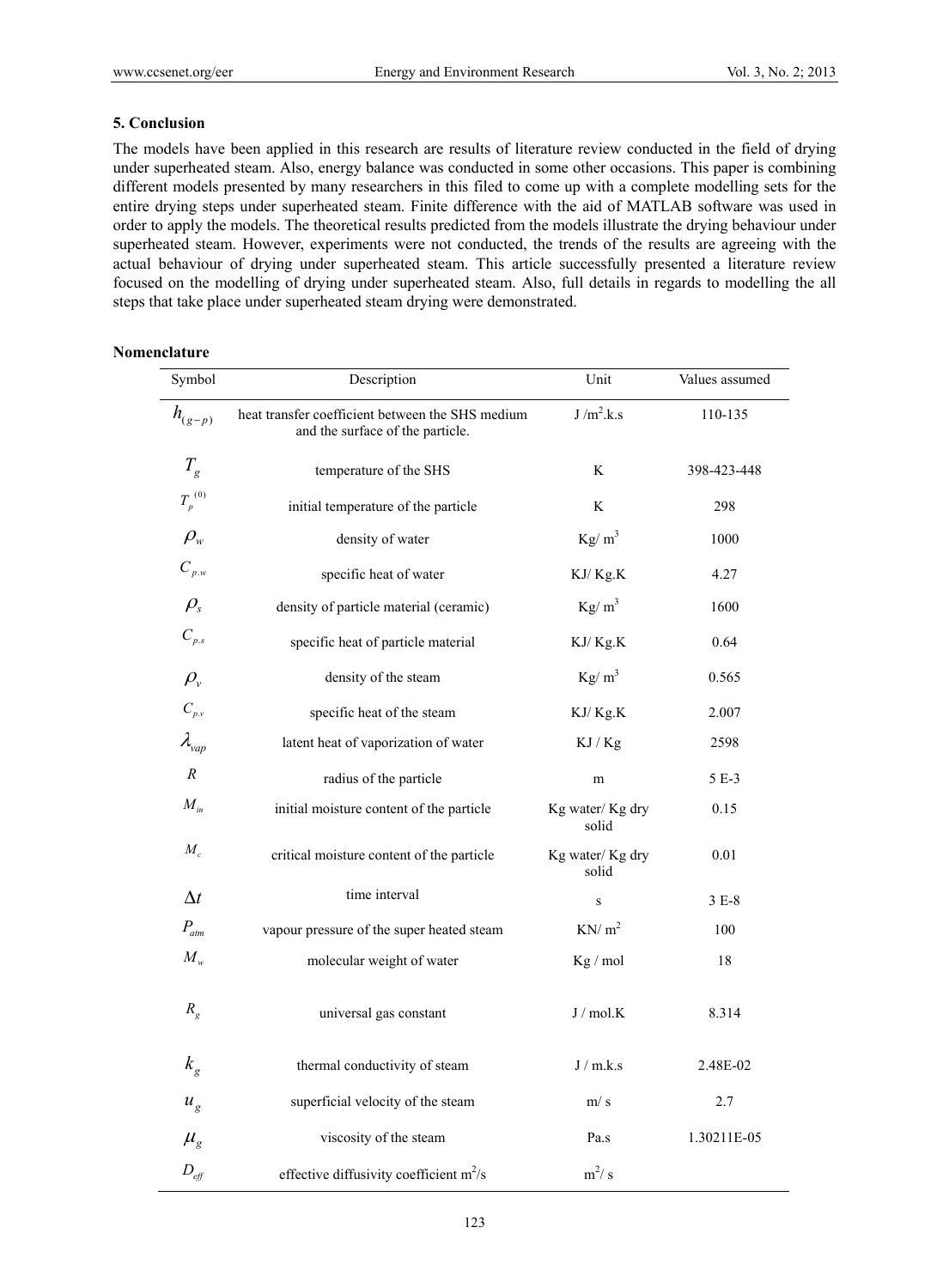| $E_a$               | activation energy                                | J/mol                    |                  |
|---------------------|--------------------------------------------------|--------------------------|------------------|
| $D_{o}$             | equation constant                                | $m^2/s$                  |                  |
| $M_{eq}$            | moisture content for which the particle can hold | Kg water/Kg dry<br>solid |                  |
| $m_p$               | solid weight of the dry particle                 | Kg                       |                  |
| $\Delta r$          | thickness of the element                         | mm                       | $10 - 100$ E-8   |
| $k_{\rm s}$         | thermal conductivity of the solid                | J/m.k.s                  | 2.5              |
| $k_{w}$             | thermal conductivity of the water                | J/m.k.s                  | 0.688            |
| K                   | permeability                                     | m <sup>2</sup>           | 2 E-15           |
| $m_{g}$             | superheated steam flux                           | $Kg/m^2.s$               | 0.15, 0.25, 0.35 |
| $\mathcal{E}_{w}$   | mass fraction of water                           |                          | 0.41             |
| $\mathcal{E}_{\nu}$ | mass fraction of vapour                          | ------                   | 0.41             |
| $\mathcal{E}_{s}$   | mass fraction of solid<br>$(1-\mathcal{E}_{w})$  |                          | 0.59             |

#### **References**

- Agarwal, P. K., Genetti, W. E., & Lee, Y. Y. (1986). Coupled drying and devolatilization of coal in fluidized bed. *Chem. Eng. Science, 41*(9), 2373-2383. http://dx.doi.org/10.1016/0009-2509(86)85087-4
- Babalis, S. J., Papanicolaou, E., Kyriakis, N., & Belessitis, V. G. (2006). Evaluation of thin-layer models for describing drying kinetics of figs. *Journal of Food Engineering, 75*, 205-214. http://dx.doi.org/10.1016/j.jfoodeng.2005.04.008
- Beeby, C. (1984). *Drying in Superheated steam-fluidized bed* (PhD thesis). University of Monash, Chem. Eng. Dept, Australia.
- Berghel, J., & Renstrom, R. (2002). Basic design criteria and corresponding results performance of a pilot-scale fluidized superheated atmospheric condition steam dryer. *Biomass and Bioenergy, 23*, 103-112. http://dx.doi.org/10.1016/S0961-9534(02)00040-5
- Chemkhi, S., & Zagrouba, F. (2005). Water diffusion coefficient in clay material from drying data. *Desalination, 185*(1-3), 491-98. http://dx.doi.org/10.1016/j.desal.2005.04.052
- Chen, Z., Wu, W., & Agarwal, P. K. (2000). Steam drying of coal part 1. Modeling the behavior of a single particle. *Fuel, 79*(8), 961-74. http://dx.doi.org/10.1016/S0016-2361(99)00217-3
- Deventer, H. C., & Heijmans R. M. H. (2001). Drying with superheated steam. *Drying Technology, 19*(8), 2033-2045. http://dx.doi.org/10.1081/DRT-100107287
- Elustondo, D. M., Mujumdar, A. S., & Urbicain, M. J. (2002). Optimum operating conditions in drying foodstuffs with superheated steam. *Drying Technology, 20*(2), 381-402. http://dx.doi.org/10.1081/DRT-120002548
- Elustondo, D., Elustondo, M. P., & Urbicain, M. J. (2001). Mathematical modelling of moisture evaporation from foodstuffs exposed to subatmospheric pressure superheated steam. *Journal of Food Engineering, 49*, 15-24. http://dx.doi.org/10.1016/S0260-8774(00)00180-1
- Hager, J., Hermansson, M., & Wimmerstedt, R. (1997). Modelling steam drying of single porous ceramic sphere: Experiments and simulation. *Che. Eng. Science, 52*(8), 1253-64. http://dx.doi.org/10.1016/S0009-2509(96)00493-9
- Hager, J., Wimmerstedt, R., & Whitaker, S. (2000). Steam drying a bed of porous spheres: Theory and experiment. *Che. Eng. Science, 55*(9), 1675-1698. http://dx.doi.org/10.1016/S0009-2509(99)00398-X
- Hamawand, I. (2011). Effect of Colloidal Particles associated with the Liquid Bridge in Sticking during Drying